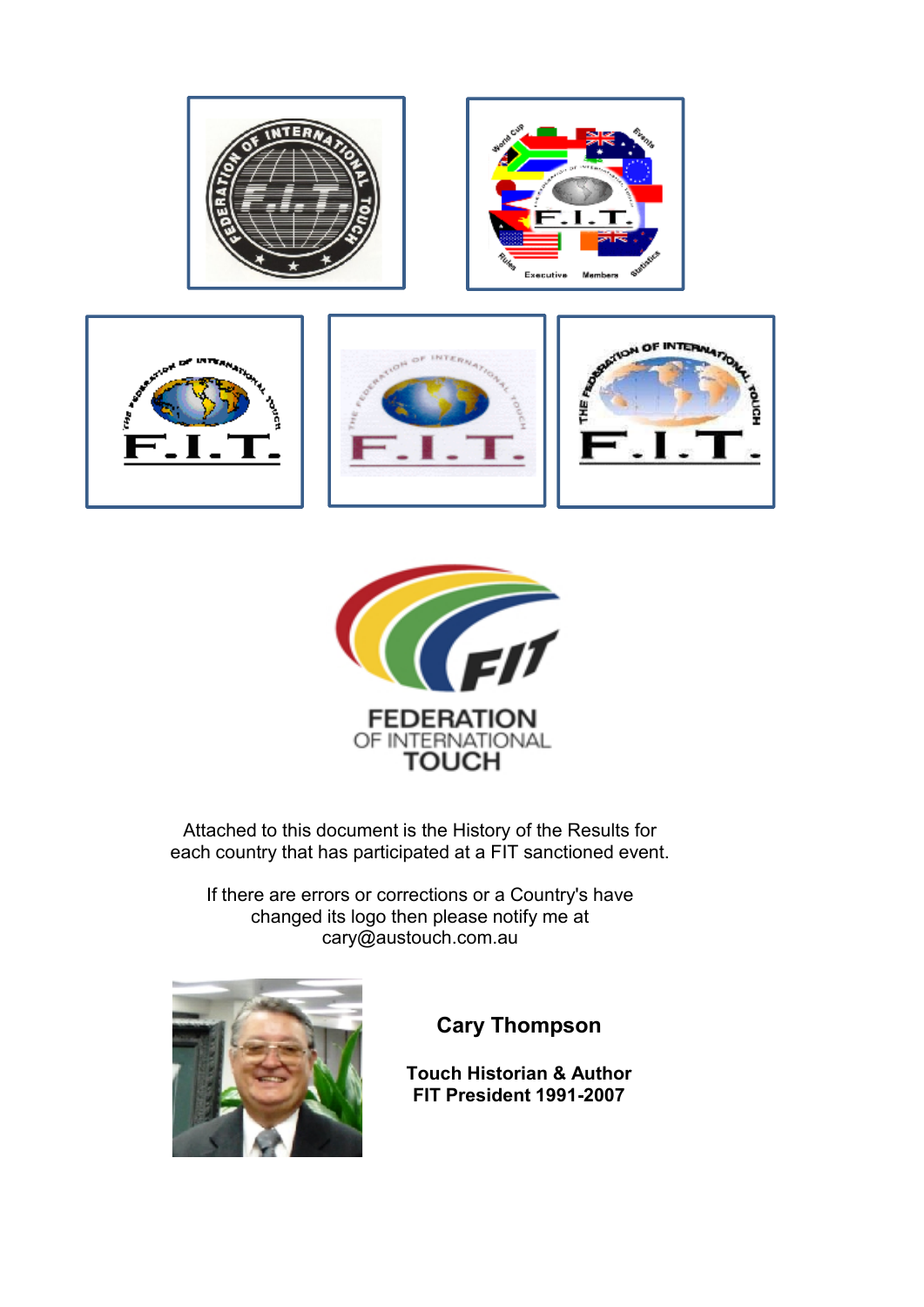## **AMERIKA SAMOA WORLD CUP RESULTS**



| <b>MIXED</b>                 |                      |            |   |   |    |    | <b>BIGGEST WINNING MARGIN</b>                       |
|------------------------------|----------------------|------------|---|---|----|----|-----------------------------------------------------|
|                              | P                    | w          |   | D | F  | A  |                                                     |
| Australia                    |                      |            |   |   | 0  | 23 | 1<br>$10 - 5$<br>Hawaii<br>Tonga                    |
| Cook Islands                 |                      |            |   |   | 0  | 13 | 1<br>Samoa<br>$3-0$<br>Hawaii                       |
| Japan                        |                      |            |   |   | 3  | 5  |                                                     |
| New Zealand                  |                      |            |   |   | 2  | 16 |                                                     |
| <b>Niue</b>                  |                      |            |   |   |    | 8  |                                                     |
| <b>Samoa</b>                 |                      |            |   |   | 3  | 0  |                                                     |
| Tonga                        |                      |            |   |   | 10 | 5  |                                                     |
|                              |                      |            |   |   |    |    |                                                     |
| Total<br>$\Omega$            |                      |            | 5 | 0 | 19 | 70 | Most Touchdown: 7; Setefano Fata 1995               |
| <b>Best Position:</b>        |                      | 6th - 1995 |   |   |    |    | 1.00 Setefano Fata 1995 (7/7)<br>Best Average:      |
| <b>Worst Position:</b>       | 6th - 1995           |            |   |   |    |    | 4; Setefano Fata 1995<br>In one game:               |
| <b>Worst Loss:</b>           | 0-23; Australia 1995 |            |   |   |    |    | 19 Touchdowns in 1995<br>Highest team score:        |
| Winning streak: 1 game, 1995 |                      |            |   |   |    |    | 2.71 in 1995 (19/7)<br><b>Highest team average:</b> |

| <b>MIXED</b>                               |   |            |   |   |    |    |  |  |  |  |
|--------------------------------------------|---|------------|---|---|----|----|--|--|--|--|
|                                            | P | w          |   | D | F  | A  |  |  |  |  |
| Australia                                  |   |            |   |   | 0  | 23 |  |  |  |  |
| Cook Islands                               |   |            |   |   | 0  | 13 |  |  |  |  |
| Japan                                      |   |            |   |   | 3  | 5  |  |  |  |  |
| New Zealand                                |   |            |   |   | 2  | 16 |  |  |  |  |
| Niue                                       |   |            |   |   |    | 8  |  |  |  |  |
| Samoa                                      |   |            |   |   | 3  | 0  |  |  |  |  |
| Tonga                                      |   |            |   |   | 10 | 5  |  |  |  |  |
|                                            |   |            |   |   |    |    |  |  |  |  |
| Total<br>$\Omega$                          |   | 2          | 5 | 0 | 19 | 70 |  |  |  |  |
| <b>Best Position:</b>                      |   | 6th - 1995 |   |   |    |    |  |  |  |  |
| <b>Worst Position :</b>                    |   | 6th - 1995 |   |   |    |    |  |  |  |  |
| 0-23; Australia 1995<br><b>Worst Loss:</b> |   |            |   |   |    |    |  |  |  |  |
| Winning streak: 1 game, 1995               |   |            |   |   |    |    |  |  |  |  |

| <b>Best Attack - excluding finals</b> |                     |  |              |  |  |  |  |
|---------------------------------------|---------------------|--|--------------|--|--|--|--|
| <b>Divisions</b>                      | Score   Ave.   Year |  |              |  |  |  |  |
| <b>Mixed</b>                          |                     |  | 19 2.71 1995 |  |  |  |  |

| Best Defense - excluding finals |                     |  | <b>Best Defense - including finals</b> |                  |                     |      |
|---------------------------------|---------------------|--|----------------------------------------|------------------|---------------------|------|
| <b>Divisions</b>                | Score   Ave.   Year |  |                                        | <b>Divisions</b> | Score   Ave.   Year |      |
|                                 | 19                  |  | 2.71 1995                              | <b>Mixed</b>     | 19                  | 2.71 |

|                  | Best F & A - excluding finals |  | Best F & A - including finals |                  |                     |  |
|------------------|-------------------------------|--|-------------------------------|------------------|---------------------|--|
| <b>Divisions</b> | Score   Ave.   Year           |  |                               | <b>Divisions</b> | Score   Ave.   Year |  |
| <b>Mixed</b>     | 19-70 0.27 1995               |  |                               | <b>Mixed</b>     | 19-70 0.27 1995     |  |

| <b>Best Attack - including finals</b> |                     |              |  |  |  |  |  |  |  |
|---------------------------------------|---------------------|--------------|--|--|--|--|--|--|--|
| Divisions                             | Score   Ave.   Year |              |  |  |  |  |  |  |  |
| <b>Mixed</b>                          |                     | 19 2.71 1995 |  |  |  |  |  |  |  |

| <b>Best Defense - including finals</b> |                 |              |  |  |  |  |  |  |  |
|----------------------------------------|-----------------|--------------|--|--|--|--|--|--|--|
| <b>Divisions</b>                       | Score Ave. Year |              |  |  |  |  |  |  |  |
| <b>Mixed</b>                           |                 | 19 2.71 1995 |  |  |  |  |  |  |  |

| $Best F & A - including finals$ |                     |  |  |  |  |  |  |  |  |
|---------------------------------|---------------------|--|--|--|--|--|--|--|--|
| <b>Divisions</b>                | Score   Ave.   Year |  |  |  |  |  |  |  |  |
| <b>Mixed</b>                    | 19-70 0.27 1995     |  |  |  |  |  |  |  |  |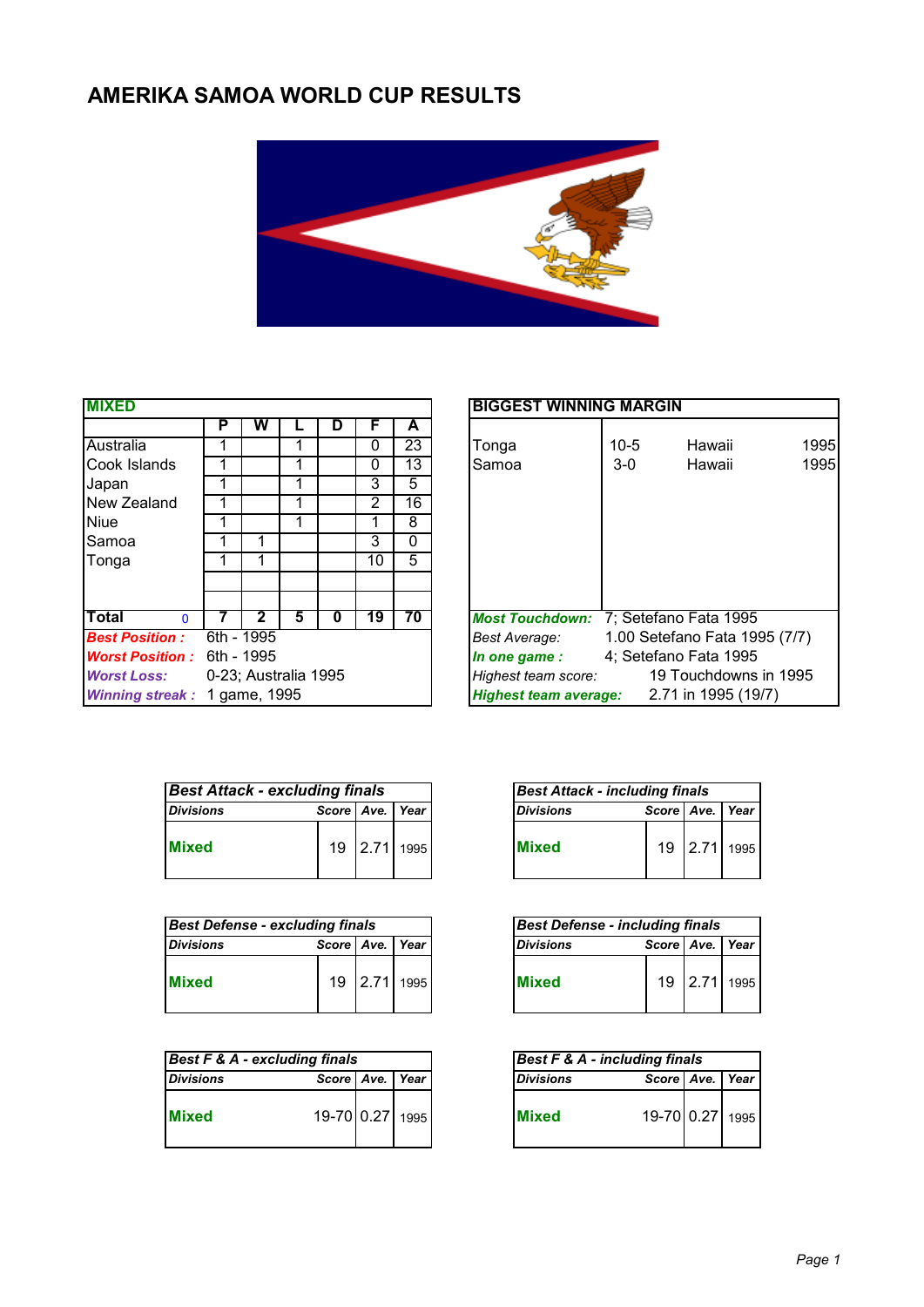

| <b>MEN</b>                   |                 |                    |   |                         |                 |                | <b>BIGGEST WINNING MARGIN</b> |                                                        |                                |                |  |
|------------------------------|-----------------|--------------------|---|-------------------------|-----------------|----------------|-------------------------------|--------------------------------------------------------|--------------------------------|----------------|--|
|                              | P               | W                  | L | D                       | F               | A              |                               |                                                        |                                |                |  |
| Canada                       | 3               | 3                  |   |                         | 26              | 14             | <b>PNG</b>                    | $29-0$                                                 | Hawaii                         | 1 <sup>c</sup> |  |
| Cook Islands                 | 3               | $\overline{3}$     |   |                         | 48              | $\overline{2}$ | <b>United States</b>          | $26-0$                                                 | Hawaii                         | 1 <sub>c</sub> |  |
| England                      | 3               | 3                  |   |                         | 52              | $\overline{2}$ | Japan                         | $25-0$                                                 | Auckland                       | 1 <sub>c</sub> |  |
| Fiji                         | 1               | 1                  |   |                         | 14              | 1              | Wales                         | $25-1$                                                 | Kumagaya                       | 20             |  |
| France                       | $\overline{2}$  | $\overline{2}$     |   |                         | 45              | $\overline{2}$ | Scotland                      | $23-1$                                                 | Stellenbosch                   | 20             |  |
| Italy                        | 1               | $\overline{1}$     |   |                         | 11              | $\overline{0}$ | France                        | $23-1$                                                 | Edinburgh                      | 20             |  |
| Japan                        | 6               | 6                  |   |                         | 117             | 1              | <b>Netherlands</b>            | $21 - 0$                                               | Edinburgh                      | 20             |  |
| Lebanon                      | $\overline{2}$  | $\overline{2}$     |   |                         | 18              | $\overline{5}$ | England                       | $20 - 0$                                               | Stellenbosch                   | 20             |  |
| Netherlands                  | 1               | 1                  |   |                         | $\overline{21}$ | $\overline{0}$ | Tokelau                       | $18-1$                                                 | Auckland                       | 1 <sub>c</sub> |  |
| New Zealand                  | $\overline{15}$ | $\overline{10}$    | 3 | $\overline{2}$          | 81              | 49             | South Africa                  | $17 - 1$                                               | Kumagaya                       | 20             |  |
| <b>Niue</b>                  | $\overline{2}$  | $\overline{2}$     |   |                         | $\overline{25}$ | 5              | Cook Islands                  | $16 - 1$                                               | Edinburgh                      | 20             |  |
| PNG                          | 4               | 4                  |   |                         | 82              | 8              | <b>Niue</b>                   | $15 - 1$                                               | Sydney                         | 1 <sup>c</sup> |  |
| Samoa                        | 5               | 5                  |   |                         | $\overline{37}$ | 7              | Fiji                          | $14 - 1$                                               | Auckland                       | 19             |  |
| Scotland                     | 3               | 3                  |   |                         | 67              | $\overline{4}$ | Italy                         | $11 - 0$                                               | Sydney                         | 1 <sub>S</sub> |  |
| <b>South Africa</b>          | 6               | 6                  |   |                         | 92              | 7              | Lebanon                       | $12 - 3$                                               | Stellenbosch                   | 20             |  |
| Tokelau                      | 1               | 1                  |   |                         | 18              | 1              | Samoa                         | $9-0$                                                  | Auckland                       | 1 <sub>c</sub> |  |
| <b>United States</b>         | 1               | 1                  |   |                         | $\overline{26}$ | $\overline{0}$ | Canada                        | $16 - 8$                                               | Carrara                        | 1 <sub>c</sub> |  |
| <b>Wales</b>                 | 4               | 4                  |   |                         | 84              | $\overline{2}$ | New Zealand                   | $8 - 2$                                                | Carrara                        | 1 <sub>c</sub> |  |
|                              |                 |                    |   |                         |                 |                |                               |                                                        |                                |                |  |
|                              |                 |                    |   |                         |                 |                |                               |                                                        |                                |                |  |
| <b>Total</b><br>$\mathbf{0}$ | 63              | 58                 | 3 | $\overline{\mathbf{2}}$ | 864             | 110            | <b>Most Touchdown:</b>        |                                                        | 28; Matthew Bird 2011          |                |  |
| <b>Best Position:</b>        |                 | 1st - 1988 to 2011 |   |                         |                 |                | <b>Best Average:</b>          |                                                        | 2.80 Matthew Bird 2011 (28/10) |                |  |
| <b>Worst Position:</b>       |                 | 1st - 1988 to 2011 |   |                         |                 |                | In one game:                  |                                                        | 7; Andrew Galea 1995           |                |  |
| <b>Worst Loss:</b>           |                 |                    |   | 4-6; New Zealand 1995   |                 |                | Highest team score:           |                                                        | 181 Touchdowns in 2011         |                |  |
| <b>Winning streak:</b>       |                 |                    |   | 30 games, 1995 - 2011   |                 |                |                               | <b>Highest team average:</b><br>16.45 in 2011 (181/11) |                                |                |  |

#### **BIGGEST WINNING MARGIN**

|                        | г              | v v                   | ь | ◡                       |                 | n              |                              |          |                                |      |
|------------------------|----------------|-----------------------|---|-------------------------|-----------------|----------------|------------------------------|----------|--------------------------------|------|
| Canada                 | 3              | 3                     |   |                         | 26              | 14             | <b>PNG</b>                   | $29-0$   | Hawaii                         | 1995 |
| Cook Islands           | 3              | 3                     |   |                         | 48              | $\overline{2}$ | <b>United States</b>         | $26-0$   | Hawaii                         | 1995 |
| England                | 3              | 3                     |   |                         | 52              | $\overline{2}$ | Japan                        | $25-0$   | Auckland                       | 1991 |
| Fiji                   | 1              | 1                     |   |                         | 14              | 1              | Wales                        | $25 - 1$ | Kumagaya                       | 2003 |
| France                 | 2              | $\overline{2}$        |   |                         | 45              | $\overline{2}$ | Scotland                     | $23 - 1$ | Stellenbosch                   | 2007 |
| Italy                  | 1              | 1                     |   |                         | 11              | $\overline{0}$ | France                       | $23 - 1$ | Edinburgh                      | 2011 |
| Japan                  | $\overline{6}$ | $\overline{6}$        |   |                         | 117             | 1              | <b>Netherlands</b>           | $21-0$   | Edinburgh                      | 2011 |
| Lebanon                | $\overline{2}$ | $\overline{2}$        |   |                         | 18              | 5              | England                      | $20 - 0$ | Stellenbosch                   | 2007 |
| Netherlands            | 1              | 1                     |   |                         | $\overline{21}$ | $\overline{0}$ | Tokelau                      | $18-1$   | Auckland                       | 1991 |
| New Zealand            | 15             | 10                    | 3 | $\overline{2}$          | 81              | 49             | South Africa                 | $17 - 1$ | Kumagaya                       | 2003 |
| Niue                   | $\overline{2}$ | $\overline{2}$        |   |                         | $\overline{25}$ | $\overline{5}$ | Cook Islands                 | $16 - 1$ | Edinburgh                      | 2011 |
| <b>PNG</b>             | 4              | 4                     |   |                         | 82              | 8              | <b>Niue</b>                  | $15 - 1$ | Sydney                         | 1999 |
| Samoa                  | 5              | 5                     |   |                         | $\overline{37}$ | 7              | Fiji                         | $14 - 1$ | Auckland                       | 1991 |
| Scotland               | 3              | 3                     |   |                         | 67              | 4              | Italy                        | $11 - 0$ | Sydney                         | 1999 |
| South Africa           | 6              | 6                     |   |                         | 92              | 7              | Lebanon                      | $12 - 3$ | Stellenbosch                   | 2007 |
| Tokelau                | 1              |                       |   |                         | 18              | 1              | Samoa                        | $9-0$    | Auckland                       | 1991 |
| <b>United States</b>   | 1              | 1                     |   |                         | 26              | $\overline{0}$ | Canada                       | $16 - 8$ | Carrara                        | 1988 |
| Wales                  | 4              | 4                     |   |                         | 84              | $\overline{2}$ | New Zealand                  | $8 - 2$  | Carrara                        | 1988 |
|                        |                |                       |   |                         |                 |                |                              |          |                                |      |
|                        |                |                       |   |                         |                 |                |                              |          |                                |      |
| Total<br>$\mathbf{0}$  | 63             | 58                    | 3 | $\overline{\mathbf{2}}$ | 864             | 110            | <b>Most Touchdown:</b>       |          | 28; Matthew Bird 2011          |      |
| <b>Best Position:</b>  |                | 1st - 1988 to 2011    |   |                         |                 |                | Best Average:                |          | 2.80 Matthew Bird 2011 (28/10) |      |
| <b>Worst Position:</b> |                | 1st - 1988 to 2011    |   |                         |                 |                | In one game:                 |          | 7; Andrew Galea 1995           |      |
| <b>Worst Loss:</b>     |                | 4-6; New Zealand 1995 |   |                         |                 |                | Highest team score:          |          | 181 Touchdowns in 2011         |      |
| <b>Winning streak:</b> |                | 30 games, 1995 - 2011 |   |                         |                 |                | <b>Highest team average:</b> |          | 16.45 in 2011 (181/11)         |      |
|                        |                |                       |   |                         |                 |                |                              |          |                                |      |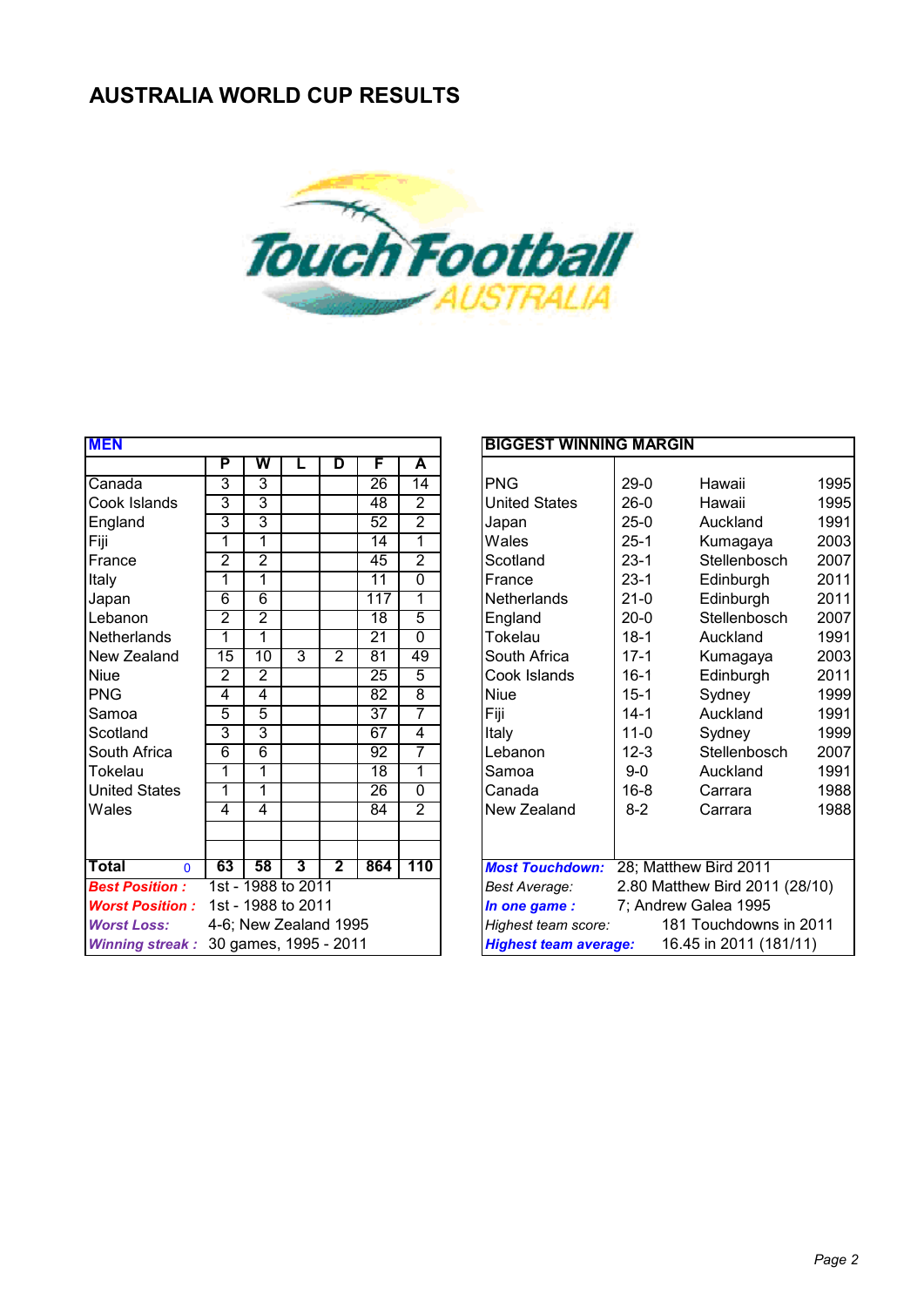|                      |                |                         |   |                                                              |                       | <b>BIGGEST WINNING MARGIN</b>                   |                                                                                                             |  |  |  |  |
|----------------------|----------------|-------------------------|---|--------------------------------------------------------------|-----------------------|-------------------------------------------------|-------------------------------------------------------------------------------------------------------------|--|--|--|--|
| Р                    | w              |                         | D | F                                                            | A                     |                                                 |                                                                                                             |  |  |  |  |
| $\overline{2}$       | $\overline{2}$ |                         |   | 34                                                           | $\overline{5}$        | $28-0$<br>Sydney<br>Tonga                       | 19                                                                                                          |  |  |  |  |
| 5                    | 5              |                         |   | 72                                                           | $\overline{0}$        | $26-1$<br>Singapore<br>Kumagaya                 | 2 <sup>0</sup>                                                                                              |  |  |  |  |
| 3                    | 3              |                         |   | 52                                                           | 1                     | $24-0$<br>Japan<br>Kumagaya                     | $\overline{2}$                                                                                              |  |  |  |  |
| 1                    | 1              |                         |   | 21                                                           | $\overline{0}$        | Solomon Islands<br>$23-0$<br>Sydney             | 19                                                                                                          |  |  |  |  |
| 4                    | 4              |                         |   | 77                                                           | $\overline{2}$        | $23-0$<br>Wales<br>Stellenbosch                 | $\overline{2}$                                                                                              |  |  |  |  |
| 18                   | 17             |                         | 1 | 107                                                          | 35                    | $22 - 1$<br><b>Niue</b><br>Sydney               | 19                                                                                                          |  |  |  |  |
| 4                    | 4              |                         |   | 52                                                           | $\overline{2}$        | France<br>$21 - 1$<br>Edinburgh                 | 2 <sup>0</sup>                                                                                              |  |  |  |  |
| 5                    | 5              |                         |   | 69                                                           | $\overline{2}$        | England<br>$20 - 0$<br>Edinburgh                | 2 <sup>0</sup>                                                                                              |  |  |  |  |
| 5                    | 5              |                         |   | 56                                                           | 1                     | <b>PNG</b><br>$19-0$<br>Hawaii                  | 19                                                                                                          |  |  |  |  |
| $\overline{2}$       | $\overline{2}$ |                         |   | 34                                                           | $\overline{0}$        | $19-0$<br>Scotland<br>Stellenbosch              | 2 <sup>0</sup>                                                                                              |  |  |  |  |
| 5                    | 5              |                         |   | 88                                                           | $\overline{2}$        | $18-0$<br>Samoa<br>Hawaii                       | 19                                                                                                          |  |  |  |  |
| 1<br>Solomon Islands | 1              |                         |   | 23                                                           | $\Omega$              | Cook Islands<br>$17-0$<br>Hawaii                | 19                                                                                                          |  |  |  |  |
| 6                    | 6              |                         |   | 81                                                           | $\overline{2}$        | $17 - 2$<br>Canada<br>Carrara                   | 19                                                                                                          |  |  |  |  |
| 1                    | 1              |                         |   | 28                                                           | $\overline{0}$        | South Africa<br>$15 - 0$<br>Sydney              | 19                                                                                                          |  |  |  |  |
| 3                    | 3              |                         |   | 57                                                           | $\Omega$              | New Zealand<br>$13 - 0$<br>Carrara              | 19                                                                                                          |  |  |  |  |
|                      |                |                         |   |                                                              |                       |                                                 |                                                                                                             |  |  |  |  |
|                      | 1              |                         |   | 17                                                           | 0                     |                                                 |                                                                                                             |  |  |  |  |
|                      |                |                         |   |                                                              |                       |                                                 |                                                                                                             |  |  |  |  |
| 66                   | 65             | $\overline{\mathbf{0}}$ | 1 | 868                                                          | 52                    | 24; Alicia Quirk 2011<br><b>Most Touchdown:</b> |                                                                                                             |  |  |  |  |
|                      |                |                         |   |                                                              |                       | Best Average:                                   |                                                                                                             |  |  |  |  |
|                      |                |                         |   |                                                              |                       | In one game :                                   |                                                                                                             |  |  |  |  |
|                      |                |                         |   |                                                              |                       | Highest team score:                             |                                                                                                             |  |  |  |  |
|                      |                |                         |   |                                                              |                       | <b>Highest team average:</b>                    |                                                                                                             |  |  |  |  |
|                      |                |                         |   | 1st - 1988 to 2011<br>1st - 1988 to 2011<br>No Loss recorded | 66 games, 1988 - 2011 |                                                 | 2.44 Gabriel Maher 1999 (22/9)<br>9; Giselle Tirado 1999<br>164 Touchdowns in 2011<br>17.12 in 1999 (137/8) |  |  |  |  |

| <b>MIXED</b>                                |                 |                          |                |   |                 |                 | <b>BIGGEST WINNING MARGIN</b>                         |                        |                                |                         |
|---------------------------------------------|-----------------|--------------------------|----------------|---|-----------------|-----------------|-------------------------------------------------------|------------------------|--------------------------------|-------------------------|
|                                             | P               | W                        |                | D | F               | A               |                                                       |                        |                                |                         |
| Amerika Samoa                               | 1               | 1                        |                |   | 23              | $\overline{0}$  | Singapore                                             | $28-0$                 | Kumagaya                       | $\overline{\mathbf{c}}$ |
| Canada                                      | $\overline{2}$  | 2                        |                |   | $\overline{23}$ | 4               | Switzerland                                           | $26-0$                 | Stellenbosch                   | $\overline{2}$          |
| Catalonia                                   | 1               | 1                        |                |   | 18              | 1               | Samoa                                                 | $23-0$                 | Hawaii                         | 1                       |
| Cook Islands                                | $\overline{5}$  | 5                        |                |   | 64              | $\overline{2}$  | Amerika Samoa                                         | $23-1$                 | Hawaii                         | 1                       |
| England                                     | 5               | 5                        |                |   | 67              | 4               | Thailand                                              | $21 - 1$               | Kumagaya                       | $\overline{c}$          |
| Fiji                                        | 1               | 1                        |                |   | 11              | $\overline{2}$  | Jersey                                                | $21 - 1$               | Edinburgh                      | $\overline{c}$          |
| Japan                                       | 3               | 3                        |                |   | 51              | 1               | <b>Niue</b>                                           | $20 - 0$               | Sydney                         | 1                       |
| Jersey                                      | 3               | 3                        |                |   | 51              | $\overline{2}$  | Scotland                                              | $20 - 1$               | Sydney                         | 1                       |
| Lebanon                                     | 1               | 1                        |                |   | 6               | 2               | <b>United States</b>                                  | $20-1$                 | Kumagaya                       | $\overline{c}$          |
| New Zealand                                 | $\overline{17}$ | $\overline{11}$          | $\overline{5}$ | 1 | 105             | 62              | <b>PNG</b>                                            | $19-0$                 | Auckland                       | 1                       |
| <b>Niue</b>                                 | 3               | 3                        |                |   | 41              |                 | Tokelau                                               | $18 - 0$               | Auckland                       | 1                       |
| <b>PNG</b>                                  | 4               | 4                        |                |   | 73              | 3               | Japan                                                 | $18 - 0$               | Kumagaya                       | $\overline{c}$          |
| Samoa                                       | 4               | 4                        |                |   | 48              | 1               | Catalonia                                             | $18-1$                 | Edinburgh                      | $\overline{c}$          |
| Scotland                                    | 1               | 1                        |                |   | $\overline{20}$ | 1               | Cook Islands                                          | $17-0$                 | Auckland                       | $\mathbf 1$             |
| Singapore                                   | 1               | 1                        |                |   | 28              | $\overline{0}$  | Wales                                                 | $18-2$                 | Edinburgh                      | $\overline{c}$          |
| South Africa                                | $\overline{6}$  | $\overline{6}$           |                |   | $\overline{74}$ | $\overline{12}$ | England                                               | $16 - 1$               | Edinburgh                      | $\overline{c}$          |
| Switzerland                                 | 3               | 3                        |                |   | 68              | $\overline{0}$  | Canada                                                | $16 - 2$               | Carrara                        | 1                       |
| Thailand                                    | 1               | 1                        |                |   | 21              | 1               | South Africa                                          | $15 - 2$               | Edinburgh                      | $\overline{c}$          |
| Tokelau                                     | 2               | $\overline{2}$           |                |   | $\overline{36}$ | $\overline{0}$  | New Zealand                                           | $12 - 0$               | Carrara                        | 1                       |
| Tonga                                       | 1               | 1                        |                |   | 0               | $\overline{0}$  | Fiji                                                  | $11 - 2$               | Sydney                         | 1                       |
| <b>United States</b>                        | 1               | 1                        |                |   | $\overline{20}$ | 1               | Lebanon                                               | $6 - 2$                | Sydney                         | 1                       |
| Wales                                       | 1               | 1                        |                |   | $\overline{18}$ | 2               | Tonga                                                 | Forfeit                | Hawaii                         | 1                       |
|                                             |                 |                          |                |   |                 |                 |                                                       |                        |                                |                         |
|                                             |                 |                          |                |   |                 |                 |                                                       |                        |                                |                         |
| Total<br>$\mathbf{0}$                       | 67              | 61                       | 5              | 1 | 866             | 108             | <b>Most Touchdown:</b>                                |                        | 27; Sarah Peattie 2011         |                         |
| <b>Best Position:</b>                       |                 | 1st - 88, 91, 95, 03, 11 |                |   |                 |                 | <b>Best Average:</b>                                  |                        | 3.37 Sarah Peattie 2011 (27/8) |                         |
| <b>Worst Position:</b>                      |                 | 2nd - 1999, 2007         |                |   |                 |                 | In one game:                                          |                        | 7; Ben Roberts 2007            |                         |
| 4-6; New Zealand 1999<br><b>Worst Loss:</b> |                 |                          |                |   |                 |                 | Highest team score:                                   | 159 T'downs in 2007/20 |                                |                         |
| <b>Winning streak:</b>                      |                 | 22 Games, 1988-95        |                |   |                 |                 | 15.75 in 2003 (126/8)<br><b>Highest team average:</b> |                        |                                |                         |

| P               | W               |                         | D | F                                                            | A                           |                      |                        |                                                     |                                                                                                                                                                       |
|-----------------|-----------------|-------------------------|---|--------------------------------------------------------------|-----------------------------|----------------------|------------------------|-----------------------------------------------------|-----------------------------------------------------------------------------------------------------------------------------------------------------------------------|
| $\overline{2}$  | $\overline{2}$  |                         |   | 34                                                           | 5                           | Tonga                | $28-0$                 | Sydney                                              | 1999                                                                                                                                                                  |
| 5               | 5               |                         |   | 72                                                           | $\mathbf 0$                 | Singapore            | $26-1$                 | Kumagaya                                            | 2003                                                                                                                                                                  |
| 3               | 3               |                         |   | 52                                                           | 1                           | Japan                | $24-0$                 | Kumagaya                                            | 2003                                                                                                                                                                  |
| 1               | 1               |                         |   | 21                                                           | $\overline{0}$              | Solomon Islands      | $23-0$                 | Sydney                                              | 1999                                                                                                                                                                  |
| 4               | $\overline{4}$  |                         |   | 77                                                           | $\overline{2}$              | Wales                | $23-0$                 | Stellenbosch                                        | 2007                                                                                                                                                                  |
| $\overline{18}$ | $\overline{17}$ |                         | 1 | 107                                                          | $\overline{35}$             | <b>Niue</b>          | $22 - 1$               | Sydney                                              | 1999                                                                                                                                                                  |
| 4               | 4               |                         |   | 52                                                           | $\overline{2}$              | France               | $21 - 1$               | Edinburgh                                           | 2011                                                                                                                                                                  |
| 5               | 5               |                         |   | 69                                                           | $\overline{2}$              | England              | $20 - 0$               | Edinburgh                                           | 2011                                                                                                                                                                  |
| 5               | 5               |                         |   | 56                                                           | 1                           | <b>PNG</b>           | $19-0$                 | Hawaii                                              | 1995                                                                                                                                                                  |
| $\overline{2}$  | $\overline{2}$  |                         |   | 34                                                           | $\overline{0}$              | Scotland             | $19-0$                 | Stellenbosch                                        | 2007                                                                                                                                                                  |
| 5               | 5               |                         |   | $\overline{88}$                                              | $\overline{2}$              | Samoa                | $18-0$                 | Hawaii                                              | 1995                                                                                                                                                                  |
| 1               | 1               |                         |   | 23                                                           | $\mathbf 0$                 | Cook Islands         | $17-0$                 | Hawaii                                              | 1995                                                                                                                                                                  |
| 6               | 6               |                         |   | 81                                                           | $\overline{2}$              | Canada               | $17-2$                 | Carrara                                             | 1988                                                                                                                                                                  |
| 1               | 1               |                         |   | 28                                                           | $\overline{0}$              | South Africa         | $15-0$                 | Sydney                                              | 1999                                                                                                                                                                  |
| 3               | $\overline{3}$  |                         |   | $\overline{57}$                                              | $\mathbf 0$                 | New Zealand          | $13-0$                 | Carrara                                             | 1988                                                                                                                                                                  |
|                 |                 |                         |   |                                                              |                             |                      |                        |                                                     |                                                                                                                                                                       |
|                 |                 |                         |   |                                                              |                             |                      |                        |                                                     |                                                                                                                                                                       |
| 66              | 65              | $\overline{\mathbf{0}}$ | 1 | 868                                                          | 52                          |                      |                        |                                                     |                                                                                                                                                                       |
|                 |                 |                         |   |                                                              |                             | <b>Best Average:</b> |                        |                                                     |                                                                                                                                                                       |
|                 |                 |                         |   |                                                              |                             | In one game :        |                        |                                                     |                                                                                                                                                                       |
|                 |                 |                         |   |                                                              |                             |                      |                        |                                                     |                                                                                                                                                                       |
|                 |                 |                         |   |                                                              |                             |                      |                        |                                                     |                                                                                                                                                                       |
|                 | Solomon Islands |                         |   | 1st - 1988 to 2011<br>1st - 1988 to 2011<br>No Loss recorded | 17<br>66 games, 1988 - 2011 | 0                    | <b>Most Touchdown:</b> | Highest team score:<br><b>Highest team average:</b> | <b>BIGGEST WINNING MARGIN</b><br>24; Alicia Quirk 2011<br>2.44 Gabriel Maher 1999 (22/9)<br>9; Giselle Tirado 1999<br>164 Touchdowns in 2011<br>17.12 in 1999 (137/8) |

#### **BIGGEST WINNING MARGIN**

|                        | P               | W                        | L | D | F               | А               |                              |          |                                |      |
|------------------------|-----------------|--------------------------|---|---|-----------------|-----------------|------------------------------|----------|--------------------------------|------|
| Amerika Samoa          | 1               | 1                        |   |   | 23              | $\overline{0}$  | Singapore                    | $28-0$   | Kumagaya                       | 2003 |
| Canada                 | $\overline{2}$  | $\overline{2}$           |   |   | 23              | 4               | Switzerland                  | $26-0$   | Stellenbosch                   | 2007 |
| Catalonia              | 1               | 1                        |   |   | 18              | 1               | Samoa                        | $23-0$   | Hawaii                         | 1995 |
| Cook Islands           | $\overline{5}$  | 5                        |   |   | 64              | $\overline{2}$  | Amerika Samoa                | $23-1$   | Hawaii                         | 1995 |
| England                | $\overline{5}$  | $\overline{5}$           |   |   | 67              | 4               | Thailand                     | $21 - 1$ | Kumagaya                       | 2003 |
| Fiji                   | 1               | 1                        |   |   | $\overline{11}$ | 2               | Jersey                       | $21 - 1$ | Edinburgh                      | 2011 |
| Japan                  | 3               | $\overline{3}$           |   |   | 51              | 1               | <b>Niue</b>                  | $20 - 0$ | Sydney                         | 1999 |
| Jersey                 | 3               | 3                        |   |   | 51              | $\overline{2}$  | Scotland                     | $20-1$   | Sydney                         | 1999 |
| Lebanon                | 1               | 1                        |   |   | 6               | $\overline{2}$  | <b>United States</b>         | $20-1$   | Kumagaya                       | 2003 |
| New Zealand            | $\overline{17}$ | $\overline{11}$          | 5 | 1 | 105             | 62              | <b>PNG</b>                   | $19 - 0$ | Auckland                       | 1991 |
| Niue                   | 3               | $\overline{3}$           |   |   | 41              | 7               | Tokelau                      | $18 - 0$ | Auckland                       | 1991 |
| <b>PNG</b>             | 4               | $\overline{4}$           |   |   | 73              | $\overline{3}$  | Japan                        | $18 - 0$ | Kumagaya                       | 2003 |
| Samoa                  | $\overline{4}$  | $\overline{4}$           |   |   | 48              | 1               | Catalonia                    | $18 - 1$ | Edinburgh                      | 2011 |
| Scotland               | 1               | 1                        |   |   | $\overline{20}$ | 1               | Cook Islands                 | $17-0$   | Auckland                       | 1991 |
| Singapore              | 1               | 1                        |   |   | 28              | $\overline{0}$  | Wales                        | $18-2$   | Edinburgh                      | 2011 |
| South Africa           | 6               | $\overline{6}$           |   |   | $\overline{74}$ | $\overline{12}$ | England                      | $16 - 1$ | Edinburgh                      | 2011 |
| Switzerland            | 3               | 3                        |   |   | 68              | $\overline{0}$  | Canada                       | $16 - 2$ | Carrara                        | 1988 |
| Thailand               | 1               | 1                        |   |   | $\overline{21}$ | 1               | South Africa                 | $15 - 2$ | Edinburgh                      | 2011 |
| Tokelau                | $\overline{2}$  | $\overline{2}$           |   |   | 36              | $\overline{0}$  | New Zealand                  | $12 - 0$ | Carrara                        | 1988 |
| Tonga                  | 1               | 1                        |   |   | $\overline{0}$  | $\overline{0}$  | Fiji                         | $11 - 2$ | Sydney                         | 1999 |
| <b>United States</b>   | 1               | 1                        |   |   | 20              | 1               | Lebanon                      | $6 - 2$  | Sydney                         | 1999 |
| Wales                  | 1               | 1                        |   |   | $\overline{18}$ | $\overline{2}$  | Tonga                        | Forfeit  | Hawaii                         | 1995 |
|                        |                 |                          |   |   |                 |                 |                              |          |                                |      |
|                        |                 |                          |   |   |                 |                 |                              |          |                                |      |
| Total<br>$\Omega$      | 67              | 61                       | 5 | 1 | 866             | 108             | <b>Most Touchdown:</b>       |          | 27; Sarah Peattie 2011         |      |
| <b>Best Position:</b>  |                 | 1st - 88, 91, 95, 03, 11 |   |   |                 |                 | Best Average:                |          | 3.37 Sarah Peattie 2011 (27/8) |      |
| <b>Worst Position:</b> |                 | 2nd - 1999, 2007         |   |   |                 |                 | In one game:                 |          | 7; Ben Roberts 2007            |      |
| <b>Worst Loss:</b>     |                 | 4-6; New Zealand 1999    |   |   |                 |                 | Highest team score:          |          | 159 T'downs in 2007/2011       |      |
| <b>Winning streak:</b> |                 | 22 Games, 1988-95        |   |   |                 |                 | <b>Highest team average:</b> |          | 15.75 in 2003 (126/8)          |      |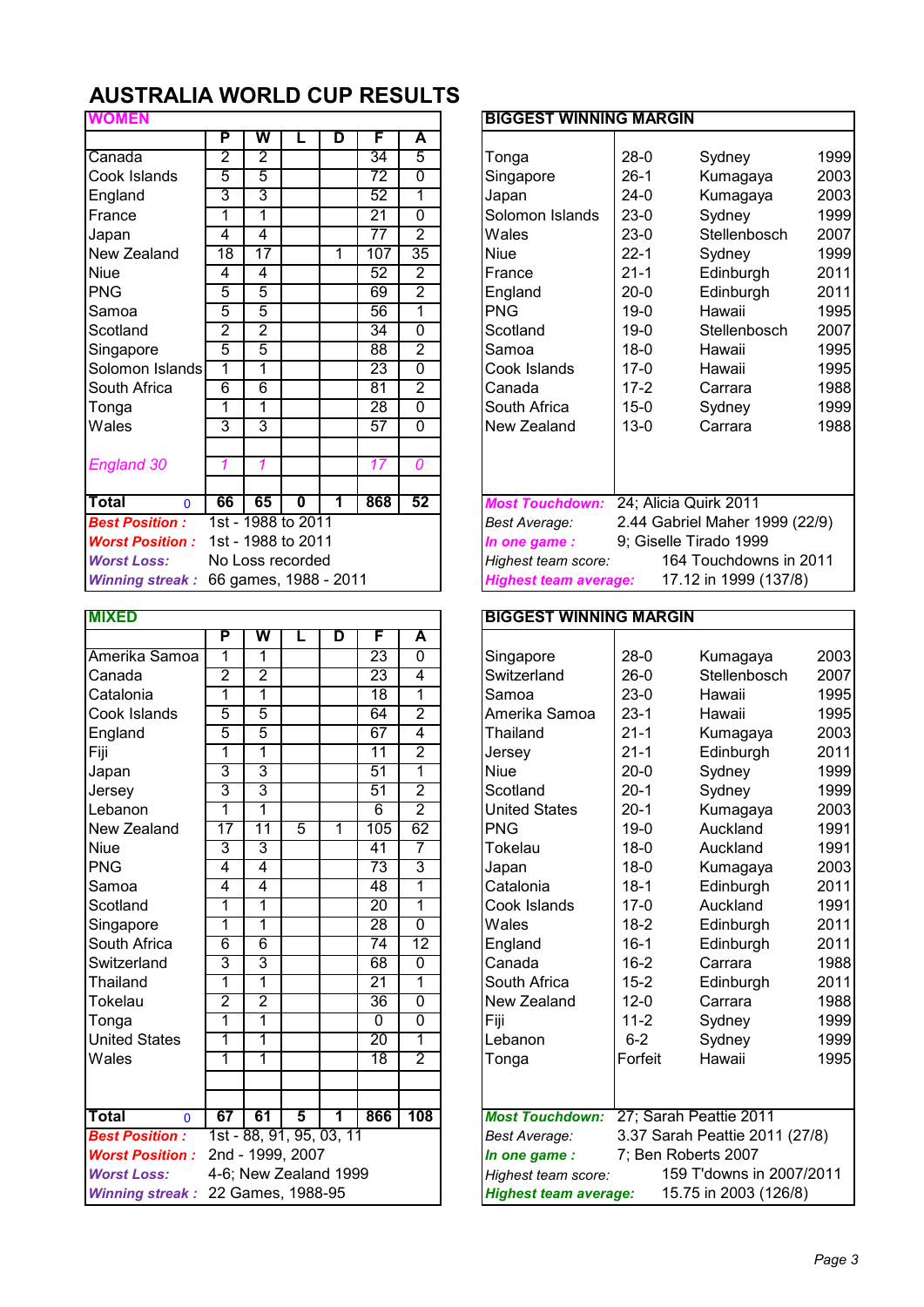| <b>SENIOR MEN (30's)</b>     |                |                        |   |                |                                  |                 | <b>BIGGEST WINNING MARGIN</b>                                |
|------------------------------|----------------|------------------------|---|----------------|----------------------------------|-----------------|--------------------------------------------------------------|
|                              | P              | W                      |   | D              | F                                | A               |                                                              |
| Cook Islands                 | 6              | $\overline{6}$         |   |                | 65                               | $\overline{5}$  | $31 - 0$<br><b>United States</b><br>Hawaii<br>1 <sub>c</sub> |
| England                      | 4              | 4                      |   |                | 57                               | $\overline{8}$  | 20<br>$31 - 0$<br>Edinburgh<br>Luxembourg                    |
| Fiji                         | 5              | 5                      |   |                | 61                               | $\overline{11}$ | 1 <sup>c</sup><br><b>PNG</b><br>$26-0$<br>Hawaii             |
| France                       | 1              | 1                      |   |                | $\overline{14}$                  | $\overline{2}$  | 1 <sup>c</sup><br>$23-0$<br>Sydney<br>Tonga                  |
| Germany                      | 1              | 1                      |   |                | 18                               | $\overline{2}$  | 20<br>$23-0$<br>Wales<br>Stellenbosch                        |
| Japan                        | 5              | 5                      |   |                | 78                               | $\overline{2}$  | 20<br>$21 - 1$<br>Switzerland<br>Stellenbosch                |
| Lebanon                      | $\overline{2}$ | $\overline{2}$         |   |                | $\overline{11}$                  | 3               | 1 <sup>c</sup><br><b>Niue</b><br>$17-0$<br>Sydney            |
| Luxembourg                   | 1              | 1                      |   |                | $\overline{31}$                  | $\overline{0}$  | 03<br>Japan<br>17-0 Kumagaya/S'bosch                         |
| New Zealand                  | 10             | 8                      | 1 | 1              | 54                               | $\overline{25}$ | 20<br>England<br>$18-2$<br>Edinburgh                         |
| <b>Niue</b>                  | 4              | 4                      |   |                | 51                               | 3               | 20<br>$18-2$<br>Germany<br>Edinburgh                         |
| <b>PNG</b>                   | 3              | 3                      |   |                | 63                               | $\overline{0}$  | 1 <sub>c</sub><br>Cook Islands<br>$15-0$<br>Hawaii           |
| Samoa                        | 5              | 5                      |   |                | 57                               | $\overline{6}$  | 20<br>Scotland<br>$16 - 1$<br>Edinburgh                      |
| Scotland                     | 1              | 1                      |   |                | 16                               | 1               | 1 <sup>c</sup><br>$16 - 2$<br>Tokelau<br>Sydney              |
| South Africa                 | 5              | $\overline{4}$         |   | 1              | $\overline{51}$                  | $\overline{17}$ | 20<br>$16 - 2$<br>South Africa<br>Edinburgh                  |
| Switzerland                  | $\overline{1}$ | 1                      |   |                | 21                               | 1               | 1 <sub>c</sub><br>Fiji<br>$15 - 2$<br>Auckland               |
| Tokelau                      | 1              | 1                      |   |                | 16                               | $\overline{2}$  | 20<br>$14 - 2$<br>France<br>Edinburgh                        |
| Tonga                        | 1              | 1                      |   |                | 23                               | $\overline{0}$  | 1 <sub>c</sub><br>$11 - 0$<br>Samoa<br>Hawaii                |
| <b>United States</b>         | 4              | 4                      |   |                | $\overline{72}$                  | 3               | 1 <sub>c</sub><br>New Zealand<br>$9 - 2$<br>Hawaii           |
| Wales                        | $\overline{2}$ | $\overline{2}$         |   |                | 42                               | 1               | $6 - 1$<br>1 <sub>c</sub><br>Lebanon<br>Sydney               |
|                              |                |                        |   |                |                                  |                 |                                                              |
| <b>Total</b><br>$\mathbf{0}$ | 62             | 59                     | 1 | $\overline{2}$ | 801                              | 92              | 36; Gavin Shuker 2011<br><b>Most Touchdown:</b>              |
| <b>Best Position:</b>        |                |                        |   |                | 1st - 91, 95, 97, 99, 03, 07, 11 |                 | 3.23 Gavin Shuker 2011 (36/11<br>Best Average:               |
| <b>Worst Position:</b>       |                |                        |   |                | 1st - 91, 95, 97, 99. 03, 07, 11 |                 | 11; Gavin Shuker 2011<br>In one game :                       |
| <b>Worst Loss:</b>           |                | 5-6; New Zealand 2003  |   |                |                                  |                 | 178 Touchdowns in 2011<br>Highest team score:                |
| <b>Winning streak:</b>       |                | 33 games, 1991 to 2003 |   |                |                                  |                 | 16.18 in 2011 (178/11)<br><b>Highest team average:</b>       |

| <b>SENIOR MEN (30's)</b> |                |                        |   |                         |                                  |                 | <b>BIGGEST WINNING MARGIN</b> |          |                                |       |
|--------------------------|----------------|------------------------|---|-------------------------|----------------------------------|-----------------|-------------------------------|----------|--------------------------------|-------|
|                          | P              | W                      |   | D                       | F                                | A               |                               |          |                                |       |
| Cook Islands             | 6              | 6                      |   |                         | 65                               | 5               | <b>United States</b>          | $31-0$   | Hawaii                         | 1995  |
| England                  | 4              | $\overline{4}$         |   |                         | 57                               | 8               | Luxembourg                    | $31 - 0$ | Edinburgh                      | 2011  |
| Fiji                     | 5              | $\overline{5}$         |   |                         | 61                               | 11              | <b>PNG</b>                    | $26-0$   | Hawaii                         | 1995  |
| France                   | 1              | 1                      |   |                         | 14                               | $\overline{2}$  | Tonga                         | $23-0$   | Sydney                         | 1999  |
| Germany                  | 1              | 1                      |   |                         | 18                               | $\overline{2}$  | Wales                         | $23-0$   | Stellenbosch                   | 2007  |
| Japan                    | 5              | $\overline{5}$         |   |                         | 78                               | $\overline{2}$  | Switzerland                   | $21 - 1$ | Stellenbosch                   | 2007  |
| Lebanon                  | $\overline{2}$ | $\overline{2}$         |   |                         | $\overline{11}$                  | 3               | <b>Niue</b>                   | $17-0$   | Sydney                         | 1999  |
| Luxembourg               | 1              | 1                      |   |                         | 31                               | 0               | Japan                         |          | 17-0 Kumagaya/S'bosch          | 03/07 |
| New Zealand              | 10             | $\overline{8}$         | 1 | 1                       | 54                               | 25              | England                       | $18 - 2$ | Edinburgh                      | 2011  |
| <b>Niue</b>              | 4              | $\overline{4}$         |   |                         | 51                               | 3               | Germany                       | $18 - 2$ | Edinburgh                      | 2011  |
| <b>PNG</b>               | 3              | 3                      |   |                         | 63                               | $\overline{0}$  | Cook Islands                  | $15 - 0$ | Hawaii                         | 1995  |
| Samoa                    | 5              | $\overline{5}$         |   |                         | 57                               | 6               | Scotland                      | $16 - 1$ | Edinburgh                      | 2011  |
| Scotland                 | 1              | 1                      |   |                         | 16                               | 1               | Tokelau                       | $16 - 2$ | Sydney                         | 1999  |
| South Africa             | $\overline{5}$ | 4                      |   | 1                       | 51                               | $\overline{17}$ | South Africa                  | $16 - 2$ | Edinburgh                      | 2011  |
| Switzerland              | 1              | 1                      |   |                         | 21                               | 1               | Fiji                          | $15 - 2$ | Auckland                       | 1991  |
| Tokelau                  | 1              | 1                      |   |                         | 16                               | $\overline{2}$  | France                        | $14 - 2$ | Edinburgh                      | 2011  |
| Tonga                    | 1              | 1                      |   |                         | 23                               | $\overline{0}$  | Samoa                         | $11 - 0$ | Hawaii                         | 1995  |
| <b>United States</b>     | 4              | $\overline{4}$         |   |                         | 72                               | 3               | New Zealand                   | $9 - 2$  | Hawaii                         | 1995  |
| Wales                    | $\overline{2}$ | $\overline{2}$         |   |                         | 42                               | 1               | Lebanon                       | $6 - 1$  | Sydney                         | 1999  |
|                          |                |                        |   |                         |                                  |                 |                               |          |                                |       |
| Total<br>$\mathbf{0}$    | 62             | 59                     | 1 | $\overline{\mathbf{2}}$ | 801                              | 92              | <b>Most Touchdown:</b>        |          | 36; Gavin Shuker 2011          |       |
| <b>Best Position:</b>    |                |                        |   |                         | 1st - 91, 95, 97, 99. 03, 07, 11 |                 | Best Average:                 |          | 3.23 Gavin Shuker 2011 (36/11) |       |
| <b>Worst Position:</b>   |                |                        |   |                         | 1st - 91, 95, 97, 99. 03, 07, 11 |                 | In one game:                  |          | 11; Gavin Shuker 2011          |       |
| <b>Worst Loss:</b>       |                | 5-6; New Zealand 2003  |   |                         |                                  |                 | Highest team score:           |          | 178 Touchdowns in 2011         |       |
| <b>Winning streak:</b>   |                | 33 games, 1991 to 2003 |   |                         |                                  |                 | <b>Highest team average:</b>  |          | 16.18 in 2011 (178/11)         |       |

|                                        |    |                        |   |   |     |          | <b>BIGGEST WINNING MARGIN</b>                          |
|----------------------------------------|----|------------------------|---|---|-----|----------|--------------------------------------------------------|
|                                        |    | w                      |   |   |     | A        |                                                        |
| Cook Islands                           | 5  | 5.                     |   |   | 69  |          | <b>PNG</b><br>19<br>$25-0$<br>Southport                |
| England                                | 5  | 5                      |   |   | 86  |          | 19<br>Cook Islands<br>$24-0$<br>Hawaii                 |
| New Zealand                            | 13 | 9                      | 2 |   | 51  | 23       | England<br>19<br>$21 - 0$<br>Southport                 |
| Niue                                   |    |                        |   |   | 85  | 3        | 19<br>Sydney<br><b>Niue</b><br>$16 - 0$                |
| <b>PNG</b>                             | 8  | 8                      |   |   | 153 | $\Omega$ | 19<br>Hawaii<br>New Zealand<br>$9 - 1$                 |
| Samoa                                  | 2  | 2                      |   |   | 11  | 2        | 19<br>$9 - 1$<br>Auckland<br>Samoa                     |
|                                        |    |                        |   |   |     |          |                                                        |
| Total<br><sup>0</sup>                  | 40 | 36                     | 2 | 2 | 455 | 30       | <b>Most Touchdown:</b><br>22; Gai Taylor 1999          |
| <b>Best Position:</b>                  |    | 1st - 1995, 1997, 1999 |   |   |     |          | 2.20 Gai Taylor 1999 (22/10)<br><b>Best Average:</b>   |
| <b>Worst Position: 2nd - 1991</b>      |    |                        |   |   |     |          | 6; Annette Mouncey 1997<br>In one game:                |
| <b>Worst Loss:</b>                     |    | 3-4 New Zealand 1991   |   |   |     |          | 134 Touchdowns in 1995<br>Highest team score:          |
| Winning streak: 16 games, 1995 to 1997 |    |                        |   |   |     |          | 13.40 in 1995 (134/10)<br><b>Highest team average:</b> |

| <b>SENIOR V</b>        |                |                        |   |   |     |                | <b>BIGGEST WINNING MARGIN</b>                          |      |
|------------------------|----------------|------------------------|---|---|-----|----------------|--------------------------------------------------------|------|
|                        |                | w                      |   | D |     | А              |                                                        |      |
| Cook Islands           | 5              | 5                      |   |   | 69  |                | <b>PNG</b><br>$25-0$<br>Southport                      | 1997 |
| England                | 5              | 5                      |   |   | 86  |                | Cook Islands<br>$24-0$<br>Hawaii                       | 1995 |
| New Zealand            | 13             | 9                      | 2 | 2 | 51  | 23             | England<br>Southport<br>$21-0$                         | 1997 |
| Niue                   |                |                        |   |   | 85  | 3              | Sydney<br><b>Niue</b><br>$16-0$                        | 1999 |
| PNG                    | 8              | 8                      |   |   | 153 | 0              | Hawaii<br>New Zealand<br>$9 - 1$                       | 1995 |
| Samoa                  | $\overline{2}$ | 2                      |   |   | 11  | $\overline{2}$ | Auckland<br>$9 - 1$<br>Samoa                           | 1991 |
| Total<br>n             | 40             | 36                     | 2 | 2 | 455 | 30             | <b>Most Touchdown:</b><br>22; Gai Taylor 1999          |      |
| <b>Best Position:</b>  |                | 1st - 1995, 1997, 1999 |   |   |     |                | 2.20 Gai Taylor 1999 (22/10)<br><b>Best Average:</b>   |      |
| <b>Worst Position:</b> |                | 2nd - 1991             |   |   |     |                | 6; Annette Mouncey 1997<br>In one game :               |      |
| <b>Worst Loss:</b>     |                | 3-4 New Zealand 1991   |   |   |     |                | 134 Touchdowns in 1995<br>Highest team score:          |      |
| <b>Winning streak:</b> |                | 16 games, 1995 to 1997 |   |   |     |                | 13.40 in 1995 (134/10)<br><b>Highest team average:</b> |      |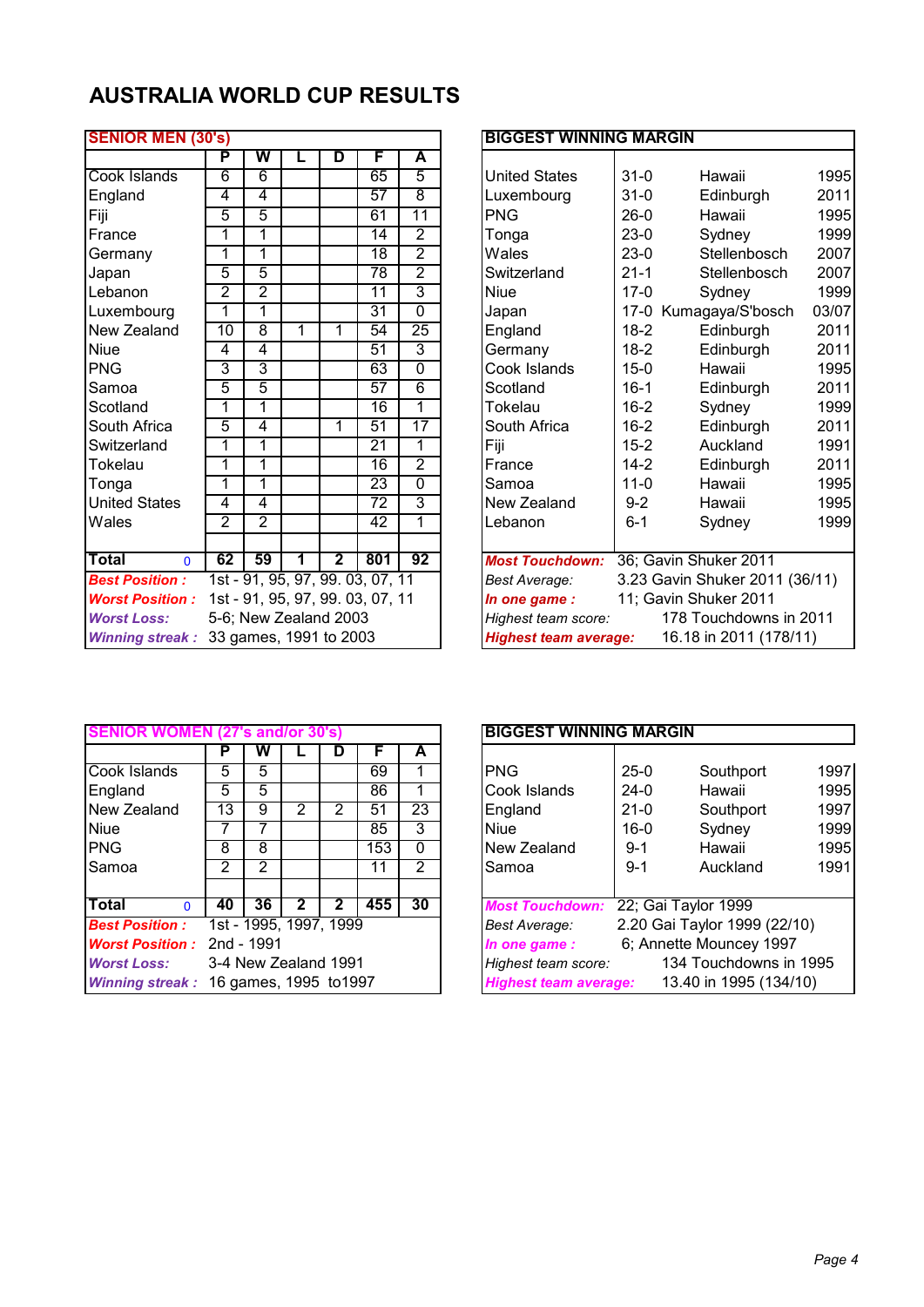| <b>SENIOR MIXED (30's)</b> |                |                        |   |   |     |                 | <b>BIGGEST WINNING MARGIN</b>                         |
|----------------------------|----------------|------------------------|---|---|-----|-----------------|-------------------------------------------------------|
|                            | P              | w                      |   | D | F   | A               |                                                       |
| Cook Islands               | 2              | 2                      |   |   | 33  |                 | $21 - 1$<br>Scotland<br>Stellenbosch                  |
| England                    | 3              | 3                      |   |   | 34  | 5               | $19-1$<br>Singapore<br>Stellenbosch                   |
| Italy                      | 1              |                        |   |   | 15  |                 | Cook Islands<br>$17 - 1$<br>Sydney                    |
| Japan                      | 2              | 2                      |   |   | 28  | $\Omega$        | Wales<br>$17-1$<br>Edinburgh                          |
| New Zealand                | 11             | 3                      | 8 |   | 51  | 65              | Sydney<br>$15-0$<br>Japan                             |
| <b>Niue</b>                | 3              | 3                      |   |   | 36  | $\Omega$        | Italy<br>$15 - 1$<br>Edinburgh                        |
| Samoa                      | 5              | 5                      |   |   | 48  | 1               | Southport<br>Samoa<br>$14 - 1$                        |
| Scotland                   |                |                        |   |   | 21  |                 | <b>Niue</b><br>$13 - 0$<br>Southport                  |
| Singapore                  | 1              | 1                      |   |   | 19  | 1               | <b>United States</b><br>$15 - 2$<br>Edinburgh         |
| South Africa               | 4              | 4                      |   |   | 36  | 8               | $13 - 2$<br>Edinburgh<br>England                      |
| <b>United States</b>       | $\overline{2}$ | $\overline{2}$         |   |   | 27  | 3               | South Africa<br>$11 - 1$<br>Stellenbosch              |
| Wales                      | 1              |                        |   |   | 17  | 1               | New Zealand<br>$10-9$<br>Edinburgh                    |
| Total<br>$\Omega$          | 36             | 28                     | 8 | 0 | 365 | $\overline{87}$ | <b>Most Touchdown:</b><br>14; Allan Watts 2007        |
| <b>Best Position:</b>      |                | 1st - 1997             |   |   |     |                 | 1.75 Allan Watts 2007 (14/8)<br>Best Average:         |
| <b>Worst Position:</b>     |                | 2nd - 1999, 2007, 2011 |   |   |     |                 | 5; Watts & Bournes 07/Wakely 11<br>In one game:       |
| <b>Worst Loss:</b>         |                | 4-10; New Zealand 1999 |   |   |     |                 | 113 Touchdowns in 2011<br>Highest team score:         |
| <b>Winning streak:</b>     |                | 7 games, 2011          |   |   |     |                 | 11.3 in 2011 (113/10)<br><b>Highest team average:</b> |

| <b>SENIOR MIXED (30's)</b> |    |                        |   |   |     |    | <b>BIGGEST WINNING MARGIN</b>                  |                                 |
|----------------------------|----|------------------------|---|---|-----|----|------------------------------------------------|---------------------------------|
|                            |    |                        |   |   |     |    |                                                |                                 |
|                            | P  | W                      |   | D | F   | A  |                                                |                                 |
| Cook Islands               | 2  | $\overline{2}$         |   |   | 33  |    | Scotland<br>$21 - 1$                           | 2007<br>Stellenbosch            |
| England                    | 3  | 3                      |   |   | 34  | 5  | $19-1$<br>Singapore                            | 2007<br>Stellenbosch            |
| Italy                      |    |                        |   |   | 15  |    | Cook Islands<br>$17-1$                         | 1999<br>Sydney                  |
| Japan                      | 2  | $\overline{2}$         |   |   | 28  | 0  | Wales<br>$17 - 1$                              | 2011<br>Edinburgh               |
| New Zealand                | 11 | 3                      | 8 |   | 51  | 65 | $15-0$<br>Japan                                | 1999<br>Sydney                  |
| Niue                       | 3  | 3                      |   |   | 36  | 0  | Italy<br>$15 - 1$                              | 2011<br>Edinburgh               |
| Samoa                      | 5  | 5                      |   |   | 48  | 1  | Samoa<br>$14 - 1$                              | 1997<br>Southport               |
| Scotland                   |    |                        |   |   | 21  | 1  | <b>Niue</b><br>$13 - 0$                        | 1997<br>Southport               |
| Singapore                  |    |                        |   |   | 19  |    | <b>United States</b><br>$15 - 2$               | 2011<br>Edinburgh               |
| South Africa               | 4  | 4                      |   |   | 36  | 8  | England<br>$13 - 2$                            | 2011<br>Edinburgh               |
| <b>United States</b>       | 2  | $\overline{2}$         |   |   | 27  | 3  | South Africa<br>$11 - 1$                       | 2007<br>Stellenbosch            |
| Wales                      |    |                        |   |   | 17  |    | New Zealand<br>$10-9$                          | 2011<br>Edinburgh               |
|                            |    |                        |   |   |     |    |                                                |                                 |
| Total<br>$\Omega$          | 36 | 28                     | 8 | 0 | 365 | 87 | 14; Allan Watts 2007<br><b>Most Touchdown:</b> |                                 |
| <b>Best Position:</b>      |    | $1st - 1997$           |   |   |     |    | Best Average:                                  | 1.75 Allan Watts 2007 (14/8)    |
| <b>Worst Position :</b>    |    | 2nd - 1999, 2007, 2011 |   |   |     |    | In one game:                                   | 5; Watts & Bournes 07/Wakely 11 |
| <b>Worst Loss:</b>         |    | 4-10; New Zealand 1999 |   |   |     |    | Highest team score:                            | 113 Touchdowns in 2011          |
| <b>Winning streak:</b>     |    | 7 games, 2011          |   |   |     |    | <b>Highest team average:</b>                   | 11.3 in 2011 (113/10)           |

| <b>MASTERS MEN (35's)</b> |                |                       |                |   |     |                | <b>BIGGEST WINNING MARGIN</b> |          |                               |                |
|---------------------------|----------------|-----------------------|----------------|---|-----|----------------|-------------------------------|----------|-------------------------------|----------------|
|                           | P              | W                     |                | D | F   | A              |                               |          |                               |                |
| Canada                    | 1              |                       |                |   | 19  | 1              | Cook Islands                  | $32 - 0$ | Auckland                      | 1 <sub>c</sub> |
| Cook Islands              | 5              | 5                     |                |   | 97  | 7              | <b>PNG</b>                    | $30-1$   | Hawaii                        | 1 <sub>c</sub> |
| England                   | 5              | 5                     |                |   | 70  | 1              | France                        | $29-1$   | Stellenbosch                  | 2 <sub>C</sub> |
| France                    | 3              | 3                     |                |   | 67  | $\overline{2}$ | Japan                         | $25 - 2$ | Auckland                      | 1 <sub>c</sub> |
| Ireland                   | 1              | 1                     |                |   | 15  | $\overline{0}$ | Canada                        | $19-1$   | Carrara                       | 1 <sub>c</sub> |
| Japan                     | 4              | 4                     |                |   | 85  | $\overline{2}$ | Singapore                     | $17-0$   | Kumagaya                      | 20             |
| New Zealand               | 16             | $\overline{13}$       | $\overline{2}$ | 1 | 103 | 36             | England                       | $16 - 0$ | Sydney                        | 1 <sub>c</sub> |
| Wales                     | 1              | 1                     |                |   | 15  | $\overline{2}$ | Ireland                       | $15 - 0$ | Edinburgh                     | 20             |
| <b>Niue</b>               | 4              | 4                     |                |   | 34  | 1              | Wales                         | $15 - 2$ | Edinburgh                     | 20             |
| <b>PNG</b>                | 6              | 6                     |                |   | 141 | $\overline{4}$ | <b>Niue</b>                   | $13 - 0$ | Hawaii                        | 1 <sup>c</sup> |
| Samoa                     | $\overline{6}$ | $\overline{6}$        |                |   | 50  | $\overline{2}$ | Samoa                         | $13 - 0$ | Auckland                      | 1 <sup>c</sup> |
| Singapore                 | 3              | 3                     |                |   | 42  | 1              | New Zealand                   | $12 - 2$ | Auckland                      | 1 <sub>c</sub> |
| South Africa              | 6              | 6                     |                |   | 43  | 25             | Spain                         | $9 - 1$  | Edinburgh                     | 20             |
| Spain                     | 1              | 1                     |                |   | 9   | 1              | South Africa                  | $9 - 3$  | Edinburgh                     | 20             |
| <b>United States</b>      | 1              | 1                     |                |   | 5   | 3              | <b>United States</b>          | $5-3$    | Carrara                       | 1 <sub>c</sub> |
| <b>Australia 40</b>       | 2              | 2                     |                |   | 16  | 7              |                               |          |                               |                |
|                           |                |                       |                |   |     |                |                               |          |                               |                |
| <b>Totals</b><br>$\Omega$ | 65             | 62                    | $\overline{2}$ | 1 | 811 | 95             | <b>Most Touchdown:</b>        |          | 17; Beale 1997 / Danswan 201  |                |
| <b>Best Position:</b>     |                | 1st -1988 to 2011     |                |   |     |                | <b>Best Average:</b>          |          | 1.88 Scott Danswan 2011 (17/9 |                |
| <b>Worst Position:</b>    |                | 1st -1988 to 2011     |                |   |     |                | In one game:                  |          | 6; Don Baatz & Shane Beale 9  |                |
| <b>Worst Loss:</b>        |                | 8-7; New Zealand 2003 |                |   |     |                | Highest team score:           |          | 205 Touchdowns in 1991        |                |
| <b>Winning streak:</b>    |                | 42 games 1988 to 2003 |                |   |     |                | <b>Highest team average:</b>  |          | 17.03 in 1991 (205/12)        |                |

| <b>MASTERS MEN (35's)</b> |    |                 |                         |   |     |                 | <b>BIGGEST WINNING MARGIN</b> |          |                                |      |
|---------------------------|----|-----------------|-------------------------|---|-----|-----------------|-------------------------------|----------|--------------------------------|------|
|                           | P  | W               |                         | D | F   | A               |                               |          |                                |      |
| Canada                    | 1  | 1               |                         |   | 19  | 1               | Cook Islands                  | $32-0$   | Auckland                       | 1991 |
| Cook Islands              | 5  | $\overline{5}$  |                         |   | 97  | 7               | <b>PNG</b>                    | $30-1$   | Hawaii                         | 1995 |
| England                   | 5  | 5               |                         |   | 70  | 1               | France                        | $29-1$   | Stellenbosch                   | 2007 |
| France                    | 3  | 3               |                         |   | 67  | $\overline{2}$  | Japan                         | $25 - 2$ | Auckland                       | 1991 |
| Ireland                   | 1  | 1               |                         |   | 15  | $\overline{0}$  | Canada                        | $19-1$   | Carrara                        | 1988 |
| Japan                     | 4  | 4               |                         |   | 85  | $\overline{2}$  | Singapore                     | $17-0$   | Kumagaya                       | 2003 |
| New Zealand               | 16 | $\overline{13}$ | $\overline{2}$          | 1 | 103 | $\overline{36}$ | England                       | $16 - 0$ | Sydney                         | 1999 |
| Wales                     | 1  | 1               |                         |   | 15  | $\overline{2}$  | Ireland                       | $15-0$   | Edinburgh                      | 2011 |
| <b>Niue</b>               | 4  | 4               |                         |   | 34  | 1               | Wales                         | $15 - 2$ | Edinburgh                      | 2011 |
| <b>PNG</b>                | 6  | $\overline{6}$  |                         |   | 141 | 4               | <b>Niue</b>                   | $13 - 0$ | Hawaii                         | 1995 |
| Samoa                     | 6  | $\overline{6}$  |                         |   | 50  | 2               | Samoa                         | $13 - 0$ | Auckland                       | 1991 |
| Singapore                 | 3  | $\overline{3}$  |                         |   | 42  | 1               | New Zealand                   | $12 - 2$ | Auckland                       | 1991 |
| South Africa              | 6  | $6\overline{6}$ |                         |   | 43  | 25              | Spain                         | $9 - 1$  | Edinburgh                      | 2011 |
| Spain                     | 1  | 1               |                         |   | 9   | 1               | South Africa                  | $9 - 3$  | Edinburgh                      | 2011 |
| <b>United States</b>      | 1  | 1               |                         |   | 5   | 3               | <b>United States</b>          | $5-3$    | Carrara                        | 1988 |
| <b>Australia 40</b>       | 2  | $\overline{2}$  |                         |   | 16  | 7               |                               |          |                                |      |
|                           |    |                 |                         |   |     |                 |                               |          |                                |      |
| Totals<br>0               | 65 | 62              | $\overline{\mathbf{2}}$ | 1 | 811 | 95              | <b>Most Touchdown:</b>        |          | 17; Beale 1997 / Danswan 2011  |      |
| <b>Best Position:</b>     |    |                 | 1st -1988 to 2011       |   |     |                 | Best Average:                 |          | 1.88 Scott Danswan 2011 (17/9) |      |
| <b>Worst Position:</b>    |    |                 | 1st -1988 to 2011       |   |     |                 | In one game:                  |          | 6; Don Baatz & Shane Beale 97  |      |
| <b>Worst Loss:</b>        |    |                 | 8-7; New Zealand 2003   |   |     |                 | Highest team score:           |          | 205 Touchdowns in 1991         |      |
| <b>Winning streak:</b>    |    |                 | 42 games 1988 to 2003   |   |     |                 | <b>Highest team average:</b>  |          | 17.03 in 1991 (205/12)         |      |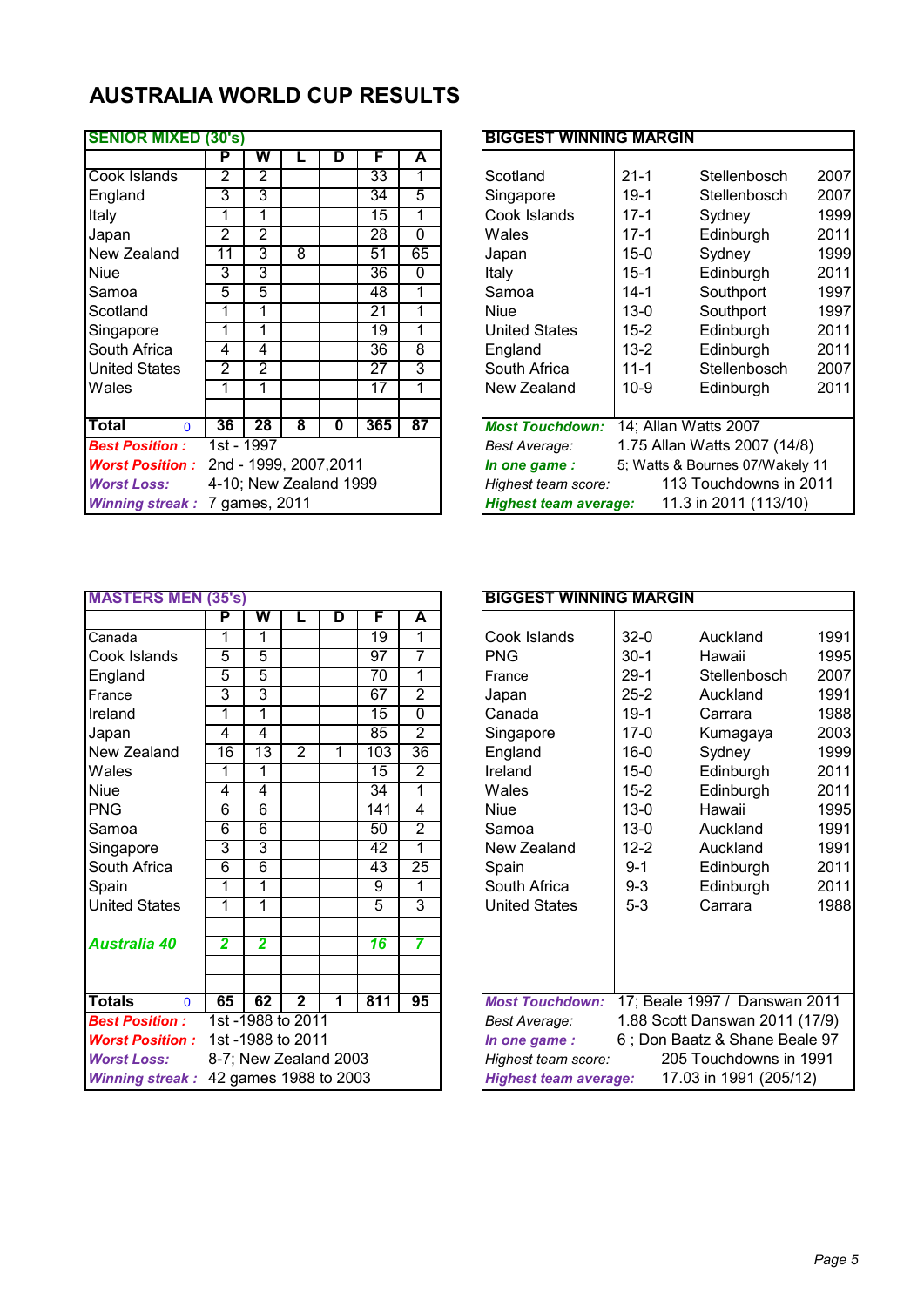| <b>VETERAN MENS (40's)</b> |                |                |                |                        |                 |                  | <b>BIGGEST WINNING MARGIN</b>                        |
|----------------------------|----------------|----------------|----------------|------------------------|-----------------|------------------|------------------------------------------------------|
|                            | P              | W              |                | D                      | F               | A                |                                                      |
| England                    | 3              | 3              |                |                        | 32              | 1                | <b>France 35's</b><br>$26-0$<br>Stellenbosch<br>20   |
| France                     | 1              | 1              |                |                        | 16              | $\overline{2}$   | 1 <sub>c</sub><br>$24-0$<br>Singapore<br>Sydney      |
| Ireland                    | 1              | 1              |                |                        | 13              | $\overline{0}$   | 1 <sub>c</sub><br><b>Niue</b><br>$21-0$<br>Sydney    |
| Italy                      | 1              | 1              |                |                        | $\overline{15}$ | $\Omega$         | 1 <sub>c</sub><br><b>PNG</b><br>$20-0$<br>Hawaii     |
| New Zealand                | 10             | 8              | $\overline{2}$ |                        | 71              | 23               | 20<br>Wales<br>$18 - 1$<br>Edinburgh                 |
| <b>Niue</b>                | 4              | 4              |                |                        | 76              | 5                | 20<br>$15-0$<br>Edinburgh<br>England                 |
| <b>PNG</b>                 | 3              | 3              |                |                        | 39              | $\overline{2}$   | 20<br>$15-0$<br>Italy<br>Edinburgh                   |
| Samoa                      | $\overline{2}$ | $\overline{2}$ |                |                        | 14              | 1                | 1 <sub>c</sub><br>New Zealand<br>$14 - 0$<br>Hawaii  |
| Scotland                   | 1              | 1              |                |                        | 16              | $\overline{2}$   | 20<br>$16 - 2$<br>Edinburgh<br>France                |
| Singapore                  | 4              | 4              |                |                        | 75              | 1                | 20<br>$16 - 2$<br>Scotland<br>Edinburgh              |
| Wales                      | 1              | 1              |                |                        | 18              | 1                | 20<br>$13 - 0$<br>Ireland<br>Edinburgh               |
|                            |                |                |                |                        |                 |                  | 1 <sub>c</sub><br>Southport<br>Samoa<br>$7-0$        |
| <b>Australia 35's</b>      | $\overline{2}$ |                | $\overline{2}$ |                        | 7               | 16               |                                                      |
| <b>France 35's</b>         | $\overline{2}$ | $\overline{2}$ |                |                        | 49              | $\boldsymbol{0}$ |                                                      |
| <b>South Africa 35'</b>    | $\overline{2}$ |                | $\overline{2}$ |                        | 10              | 13               |                                                      |
|                            |                |                |                |                        |                 |                  |                                                      |
|                            |                |                |                |                        |                 |                  |                                                      |
| <b>Totals</b><br>$\Omega$  | 37             | 31             | 6              | $\bf{0}$               | 451             | 67               | <b>Most Touchdown:</b><br>21; Troy Morgan 2011       |
| <b>Best Position:</b>      |                |                |                | 1st - 1995, 1997, 1999 |                 |                  | 4.33 Ron Wall 1995 (13/3)<br><b>Best Average:</b>    |
| <b>Worst Position:</b>     |                | 2nd - 2011     |                |                        |                 |                  | 5; Gillard & Clarke 2011<br>In one game :            |
| <b>Worst Loss:</b>         |                |                |                | 7-8; new Zealand 2011  |                 |                  | 152 Touchdowns in 2011<br>Highest team score:        |
| <b>Winning streak:</b>     |                |                |                | 23 games, 1995 to 2011 |                 |                  | <b>Highest team average:</b><br>14.66 in 1995 (44/3) |

| <b>VETERAN MENS (40's)</b> |                         |                        |                |                         |                 |                |
|----------------------------|-------------------------|------------------------|----------------|-------------------------|-----------------|----------------|
|                            | Р                       | W                      |                | D                       | F               | A              |
| England                    | 3                       | 3                      |                |                         | 32              | 1              |
| France                     | 1                       | 1                      |                |                         | 16              | $\overline{2}$ |
| Ireland                    | 1                       | 1                      |                |                         | 13              | $\mathbf{0}$   |
| Italy                      | 1                       | 1                      |                |                         | 15              | $\overline{0}$ |
| New Zealand                | 10                      | $\overline{8}$         | $\overline{2}$ |                         | $\overline{71}$ | 23             |
| Niue                       | 4                       | 4                      |                |                         | 76              | 5              |
| <b>PNG</b>                 | 3                       | 3                      |                |                         | 39              | $\overline{2}$ |
| Samoa                      | $\overline{2}$          | $\overline{2}$         |                |                         | 14              | 1              |
| Scotland                   | 1                       |                        |                |                         | 16              | $\overline{2}$ |
| Singapore                  | 4                       | 4                      |                |                         | 75              | 1              |
| Wales                      | 1                       | 1                      |                |                         | 18              | 1              |
|                            |                         |                        |                |                         |                 |                |
| <b>Australia 35's</b>      | $\overline{2}$          |                        | $\overline{2}$ |                         | 7               | 16             |
| <b>France 35's</b>         | $\overline{\mathbf{2}}$ | $\overline{2}$         |                |                         | 49              | 0              |
| <b>South Africa 35'</b>    | $\overline{2}$          |                        | $\overline{2}$ |                         | 10              | 13             |
|                            |                         |                        |                |                         |                 |                |
|                            |                         |                        |                |                         |                 |                |
| Totals<br>$\mathbf{0}$     | 37                      | 31                     | 6              | $\overline{\mathbf{0}}$ | 451             | 67             |
| <b>Best Position:</b>      |                         | 1st - 1995, 1997, 1999 |                |                         |                 |                |
| <b>Worst Position:</b>     |                         | 2nd - 2011             |                |                         |                 |                |
| <b>Worst Loss:</b>         |                         | 7-8; new Zealand 2011  |                |                         |                 |                |
| <b>Winning streak:</b>     |                         | 23 games, 1995 to 2011 |                |                         |                 |                |

#### **Overall Performance**

| <b>Divisions</b>   | Р   | W   |    | D | F    | A   | Ave. |
|--------------------|-----|-----|----|---|------|-----|------|
|                    |     |     |    |   |      |     |      |
| <b>MENS</b>        | 63  | 58  | 3  | 2 | 864  | 110 | 7.85 |
| <b>WOMEN</b>       | 66  | 65  | Ω  |   | 868  | 52  | 16.7 |
| <b>MIXED</b>       | 67  | 61  | 5  | 1 | 866  | 108 | 8.02 |
| <b>MEN 30</b>      | 62  | 59  | 1  | 2 | 801  | 92  | 8.71 |
| <b>WOMEN 27/30</b> | 40  | 36  | 2  | 2 | 455  | 30  | 15.2 |
| <b>MIXED 30</b>    | 36  | 28  | 8  | 0 | 365  | 87  | 4.20 |
| <b>MEN 35</b>      | 65  | 62  | 2  |   | 811  | 95  | 8.54 |
| <b>MEN 40</b>      | 37  | 31  | 6  | 0 | 451  | 67  | 6.73 |
|                    |     |     |    |   |      |     |      |
|                    | 436 | 400 | 27 | 9 | 5481 | 641 |      |

| <b>Best Attack - excluding finals</b>                                                                             |         |       |      | <b>Best Attack - including finals</b> |         |       |                                           |
|-------------------------------------------------------------------------------------------------------------------|---------|-------|------|---------------------------------------|---------|-------|-------------------------------------------|
| <b>Divisions</b>                                                                                                  | Score I | Ave.  | Year | <b>Divisions</b>                      | Score I | Ave.  | Year                                      |
| <b>Mens</b>                                                                                                       | 159     | 17.67 | 2011 | <b>Mens</b>                           | 85      | 10.63 | 1999                                      |
| <b>Women</b>                                                                                                      | 117     | 16.71 | 1999 | <b>Women</b>                          | 96      | 16.00 | 1988                                      |
| <b>Mixed</b>                                                                                                      | 103     | 17.00 | 2003 | <b>Mixed</b>                          | 126     | 15.75 | 2003                                      |
|                                                                                                                   | 150     | 16.67 | 2011 | <b>Men Seniors</b>                    | 178     |       | 2011                                      |
|                                                                                                                   | 119     | 14.88 | 1995 | <b>Women Seniors</b>                  | 134     |       | 1995                                      |
|                                                                                                                   | 107     | 11.89 | 2011 | <b>Mixed Seniors</b>                  | 113     |       | 2011                                      |
|                                                                                                                   | 178     | 17.80 | 1991 | <b>Mens Masters</b>                   | 205     |       | 1991                                      |
|                                                                                                                   | 30      | 15.00 | 1995 | <b>Mens Veterans</b>                  | 44      |       | 1995                                      |
| <b>Men Seniors</b><br><b>Women Seniors</b><br><b>Mixed Seniors</b><br><b>Mens Masters</b><br><b>Mens Veterans</b> |         |       |      |                                       |         |       | 16.18<br>13.40<br>11.30<br>17.08<br>14.67 |

|                      | <b>Best Attack - including finals</b> |            |            |  |  |  |  |  |  |  |  |  |
|----------------------|---------------------------------------|------------|------------|--|--|--|--|--|--|--|--|--|
| <b>Divisions</b>     | Score Ave.                            |            | Year       |  |  |  |  |  |  |  |  |  |
|                      |                                       |            |            |  |  |  |  |  |  |  |  |  |
| Mens                 | 85                                    | 10.63 1999 |            |  |  |  |  |  |  |  |  |  |
| Women                | 96                                    |            | 16.00 1988 |  |  |  |  |  |  |  |  |  |
| <b>Mixed</b>         | 126                                   |            | 15.75 2003 |  |  |  |  |  |  |  |  |  |
| <b>Men Seniors</b>   | 178                                   |            | 16.18 2011 |  |  |  |  |  |  |  |  |  |
| <b>Women Seniors</b> | 134                                   |            | 13.40 1995 |  |  |  |  |  |  |  |  |  |
| <b>Mixed Seniors</b> | 113                                   | 11.30 2011 |            |  |  |  |  |  |  |  |  |  |
| <b>Mens Masters</b>  | 205                                   |            | 17.08 1991 |  |  |  |  |  |  |  |  |  |
| <b>Mens Veterans</b> | 44                                    |            | 14.67 1995 |  |  |  |  |  |  |  |  |  |
|                      |                                       |            |            |  |  |  |  |  |  |  |  |  |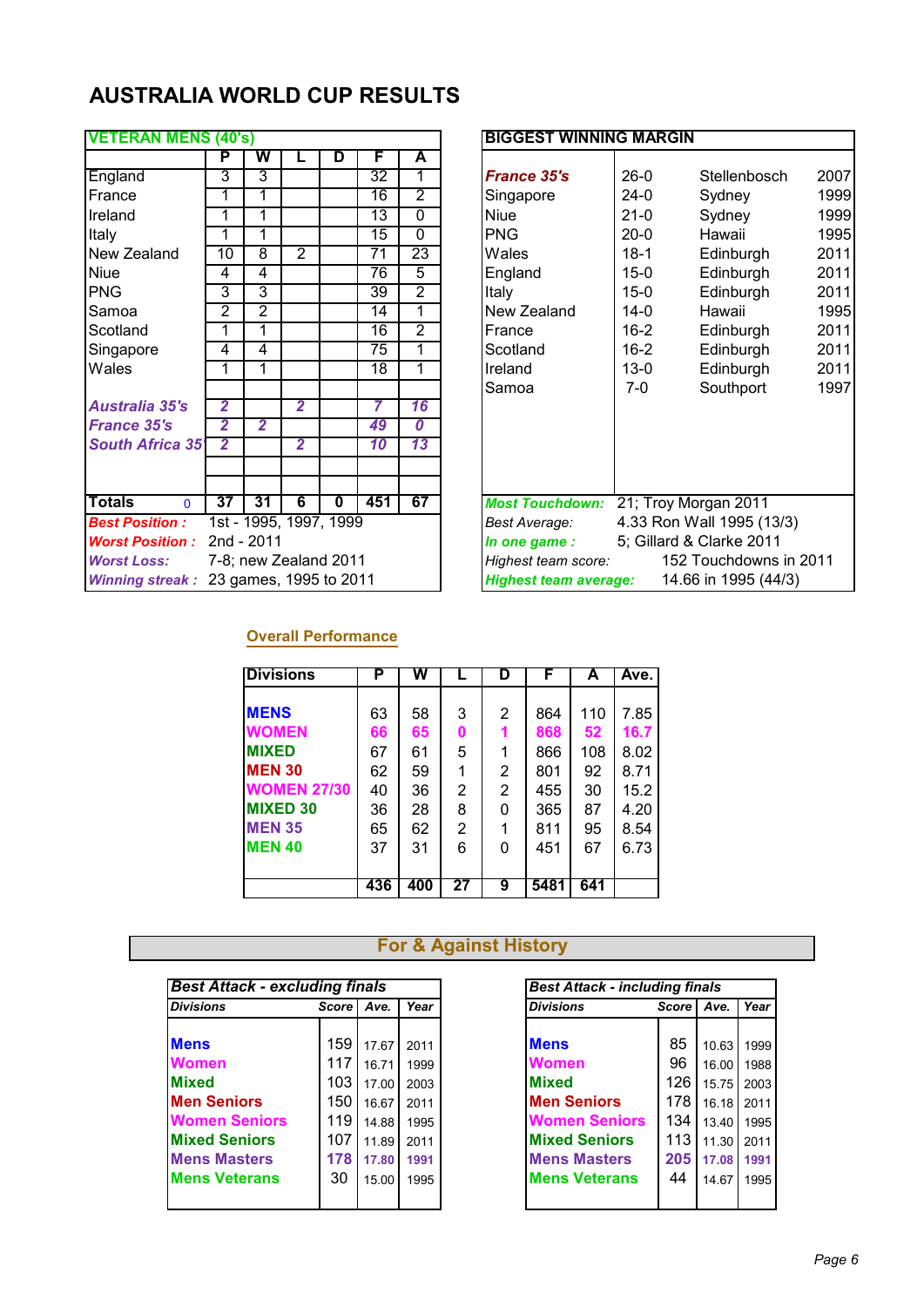| <b>Best Defense - excluding finals</b> |                |      |      | <b>Best Defense - including finals</b> |              |      |      |
|----------------------------------------|----------------|------|------|----------------------------------------|--------------|------|------|
| <b>Divisions</b>                       | Score I        | Ave. | Year | <b>Divisions</b>                       | <b>Score</b> | Ave. | Year |
|                                        |                |      |      |                                        |              |      |      |
| <b>Mens</b>                            | 5              | 0.83 | 1999 | <b>Mens</b>                            | 10           | 1.00 | 1991 |
| <b>Women</b>                           | 3              | 0.30 | 1991 | Women                                  | 3            | 0.25 | 1991 |
| <b>Mixed</b>                           | 6              | 0.60 | 1991 | <b>Mixed</b>                           | 7            | 0.58 | 1991 |
| <b>Men Seniors</b>                     |                | 0.17 | 1995 | <b>Men Seniors</b>                     | 3            | 0.38 | 1995 |
| <b>Women Seniors</b>                   | 4              | 0.50 | 1999 | <b>Women Seniors</b>                   | 5            | 0.50 | 1997 |
| <b>Mixed Seniors</b>                   | 8              | 1.33 | 1997 | <b>Mixed Seniors</b>                   | 10           | 1.25 | 1997 |
| <b>Mens Masters</b>                    | $\overline{2}$ | 0.50 | 1995 | <b>Mens Masters</b>                    | 3            | 0.50 | 1995 |
| <b>Mens Veterans</b>                   | 2              | 0.33 | 1997 | <b>Mens Veterans</b>                   | 2            | 0.29 | 1997 |
|                                        |                |      |      |                                        |              |      |      |

| <b>Best F &amp; A - excluding finals</b> |               |            |      | Best F & A - including finals |              |                 |      |
|------------------------------------------|---------------|------------|------|-------------------------------|--------------|-----------------|------|
| <b>Divisions</b>                         | <b>Score</b>  | Ave.       | Year | <b>Divisions</b>              | Score I      | Ave.            | Year |
|                                          |               |            |      |                               |              |                 |      |
| <b>Mens</b>                              | 116-61        | 19.33      | 1005 | <b>Mens</b>                   | 124-10 12.40 |                 | 1991 |
| <b>Women</b>                             |               | 67-2 33.50 | 1995 | <b>Women</b>                  |              | 101-3 33.67     | 1991 |
| <b>Mixed</b>                             | 130-61 20.501 |            | 1991 | <b>Mixed</b>                  |              | 150-7 21.43     | 1991 |
| <b>Men Seniors</b>                       | $98-1$        | 98.00      | 1995 | <b>Men Seniors</b>            |              | $111 - 3$ 37.00 | 1995 |
| <b>Women Seniors</b>                     | 104-4126.00   |            | 1999 | <b>Women Seniors</b>          |              | $122 - 5$ 24.40 | 1997 |
| <b>Mixed Seniors</b>                     | 58-81         | 7.25       | 1997 | <b>Mixed Seniors</b>          | $73-10$      | 7.30            | 1997 |
| <b>Mens Masters</b>                      |               | 61-2 30.50 | 1995 | <b>Mens Masters</b>           |              | 77-3 25.67      | 1995 |
| <b>Mens Veterans</b>                     | $30-11$       | 30.00      | 1995 | <b>Mens Veterans</b>          | $44 - 1$     | 44.00           | 1995 |
|                                          |               |            |      |                               |              |                 |      |

| <b>Best Defense - including finals</b> |              |      |      |  |  |  |  |  |  |  |  |
|----------------------------------------|--------------|------|------|--|--|--|--|--|--|--|--|
| Divisions                              | <b>Score</b> | Ave. | Year |  |  |  |  |  |  |  |  |
|                                        |              |      |      |  |  |  |  |  |  |  |  |
| <b>Mens</b>                            | 10           | 1.00 | 1991 |  |  |  |  |  |  |  |  |
| Women                                  | 3            | 0.25 | 1991 |  |  |  |  |  |  |  |  |
| <b>Mixed</b>                           | 7            | 0.58 | 1991 |  |  |  |  |  |  |  |  |
| <b>Men Seniors</b>                     | 3            | 0.38 | 1995 |  |  |  |  |  |  |  |  |
| <b>Women Seniors</b>                   | 5            | 0.50 | 1997 |  |  |  |  |  |  |  |  |
| <b>Mixed Seniors</b>                   | 10           | 1.25 | 1997 |  |  |  |  |  |  |  |  |
| <b>Mens Masters</b>                    | 3            | 0.50 | 1995 |  |  |  |  |  |  |  |  |
| <b>Mens Veterans</b>                   | 2            | 0.29 | 1997 |  |  |  |  |  |  |  |  |
|                                        |              |      |      |  |  |  |  |  |  |  |  |

| <b>Best F &amp; A - including finals</b> |              |             |      |  |  |  |  |  |  |  |
|------------------------------------------|--------------|-------------|------|--|--|--|--|--|--|--|
| <b>Divisions</b>                         | Score   Ave. |             | Year |  |  |  |  |  |  |  |
|                                          |              |             |      |  |  |  |  |  |  |  |
| Mens                                     | 124-10 12.40 |             | 1991 |  |  |  |  |  |  |  |
| Women                                    |              | 101-3 33.67 | 1991 |  |  |  |  |  |  |  |
| <b>Mixed</b>                             |              | 150-7 21.43 | 1991 |  |  |  |  |  |  |  |
| <b>Men Seniors</b>                       |              | 111-3 37.00 | 1995 |  |  |  |  |  |  |  |
| <b>Women Seniors</b>                     |              | 122-5 24.40 | 1997 |  |  |  |  |  |  |  |
| <b>Mixed Seniors</b>                     | 73-10 7.30   |             | 1997 |  |  |  |  |  |  |  |
| <b>Mens Masters</b>                      |              | 77-3 25.67  | 1995 |  |  |  |  |  |  |  |
| <b>Mens Veterans</b>                     |              | 44-1 44.00  | 1995 |  |  |  |  |  |  |  |
|                                          |              |             |      |  |  |  |  |  |  |  |

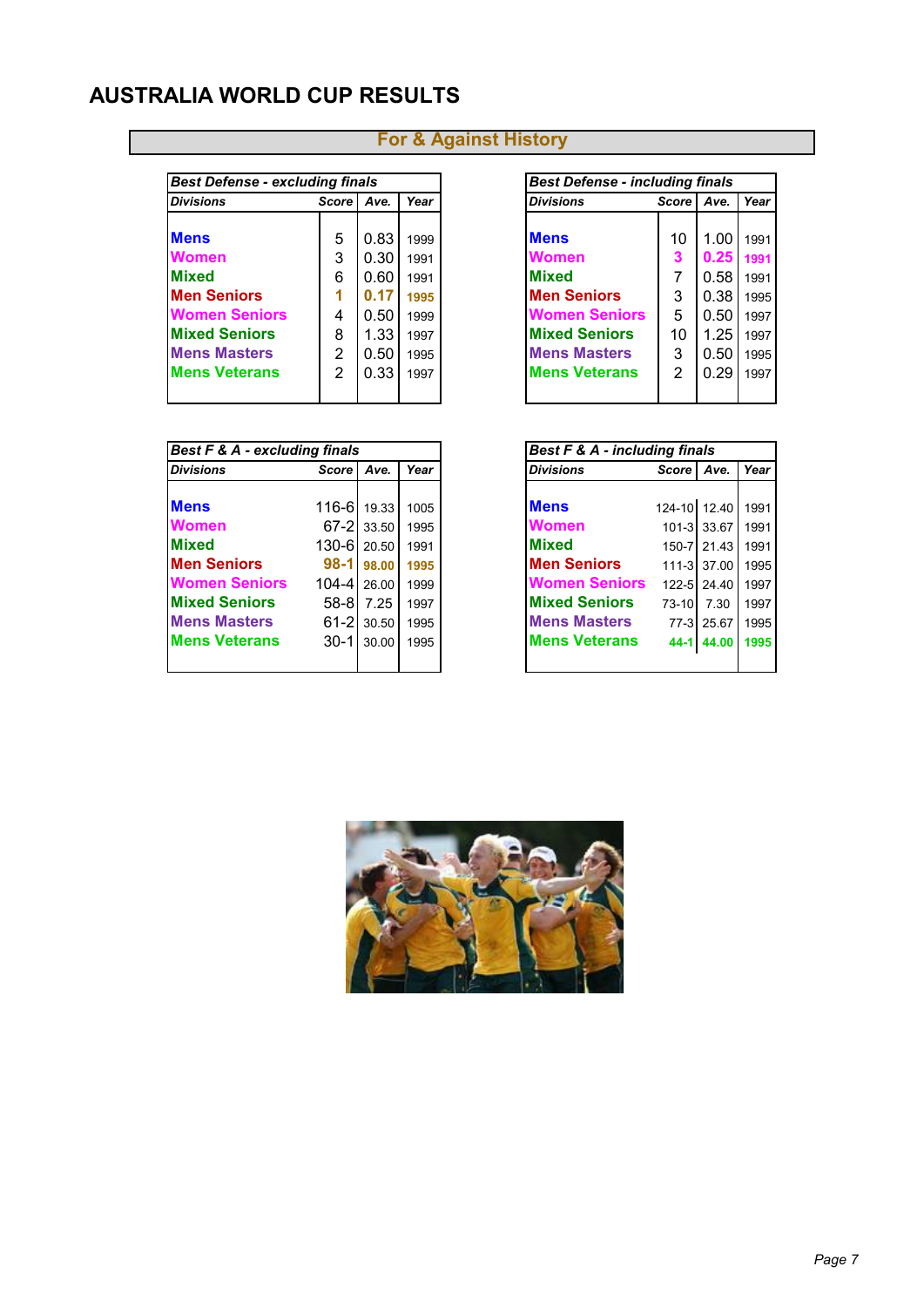

| <b>MEN</b>               |    |                        |   |   |    |     | <b>BIGGEST WINNING MARGIN</b>                                |
|--------------------------|----|------------------------|---|---|----|-----|--------------------------------------------------------------|
|                          | P  | W                      |   | D | F  | A   |                                                              |
| Cook Islands             |    |                        |   |   |    | 17  | $\overline{2}$<br><b>Netherlands</b><br>$8 - 2$<br>Edinburgh |
| Germany                  |    |                        |   |   |    |     | $\overline{2}$<br>7-1<br>Edinburgh<br>Germany                |
| Ireland                  | 2  | 2                      |   |   | 12 | 9   | $\overline{2}$<br>Ireland<br>Edinburgh<br>$6 - 4$            |
| Netherlands              |    |                        |   |   | 8  | 2   |                                                              |
| New Zealand              |    |                        |   |   | 1  | 22  |                                                              |
| Singapore                |    |                        |   |   | 6  | 6   |                                                              |
| <b>United States</b>     | 2  |                        | 2 |   | 13 | 19  |                                                              |
| Wales                    | 2  |                        | 2 |   | 6  | 25  |                                                              |
|                          |    |                        |   |   |    |     |                                                              |
| <b>Total</b><br>$\Omega$ | 11 | 4                      | 6 |   | 54 | 101 | 14; Johannes Moravitz 2011<br><b>Most Touchdown:</b>         |
| <b>Best Position:</b>    |    | 11th - 2011            |   |   |    |     | 1.27 Moravitz 2011 (14/11)<br>Best Average:                  |
| <b>Worst Position:</b>   |    | 11th - 2011            |   |   |    |     | 3; Johannes Moravitz 2011<br>In one game:                    |
| <b>Worst Loss:</b>       |    | 1-22; New Zealand 2011 |   |   |    |     | 54 Touchdowns in 2011<br>Highest team score:                 |
| <b>Winning streak:</b>   |    | 4 games, 2011          |   |   |    |     | 4.91 in 2011 (54/11)<br><b>Highest team average:</b>         |

#### **BIGGEST WINNING MARGIN**

|                        | ۲  | vv                     |                | υ | r  | A   |                                                      |
|------------------------|----|------------------------|----------------|---|----|-----|------------------------------------------------------|
| Cook Islands           |    |                        |                |   |    | 17  | <b>Netherlands</b><br>2011<br>$8-2$<br>Edinburgh     |
| Germany                |    |                        |                |   |    |     | 2011<br>Edinburgh<br>7-1<br>Germany                  |
| Ireland                | 2  | 2                      |                |   | 12 | 9   | Ireland<br>2011<br>Edinburgh<br>$6 - 4$              |
| Netherlands            |    |                        |                |   | 8  | 2   |                                                      |
| New Zealand            |    |                        |                |   |    | 22  |                                                      |
| Singapore              |    |                        |                |   | 6  | 6   |                                                      |
| <b>United States</b>   | 2  |                        | 2              |   | 13 | 19  |                                                      |
| Wales                  | 2  |                        | $\overline{2}$ |   | 6  | 25  |                                                      |
|                        |    |                        |                |   |    |     |                                                      |
|                        |    |                        |                |   |    |     |                                                      |
| Total<br><sup>n</sup>  | 11 | 4                      | 6              |   | 54 | 101 | 14; Johannes Moravitz 2011<br><b>Most Touchdown:</b> |
| <b>Best Position :</b> |    | 11th - 2011            |                |   |    |     | 1.27 Moravitz 2011 (14/11)<br>Best Average:          |
| <b>Worst Position:</b> |    | 11th - 2011            |                |   |    |     | 3; Johannes Moravitz 2011<br>In one game:            |
| <b>Worst Loss:</b>     |    | 1-22; New Zealand 2011 |                |   |    |     | 54 Touchdowns in 2011<br>Highest team score:         |
| <b>Winning streak:</b> |    | 4 games, 2011          |                |   |    |     | 4.91 in 2011 (54/11)<br><b>Highest team average:</b> |

| <b>WOMEN</b>                 |    |             |                        |   |    |    | <b>BIGGEST WINNING MARGIN</b>                        |
|------------------------------|----|-------------|------------------------|---|----|----|------------------------------------------------------|
|                              | Р  | W           |                        | D |    | A  |                                                      |
| Germany                      | 2  |             |                        |   |    | 5. | 2 <sub>0</sub><br>$4 - 2$<br>Edinburgh<br>Germany    |
| Japan                        | 3  |             | 3                      |   | 3  | 28 |                                                      |
| New Zealand                  |    |             |                        |   | 2  | 25 |                                                      |
| Scotland                     |    |             |                        |   |    | 5  |                                                      |
| Singapore                    |    |             |                        |   |    | 9  |                                                      |
| <b>England 30</b>            |    |             |                        |   |    | 9  |                                                      |
| Scotland 30                  |    |             |                        |   | 3  |    |                                                      |
| <b>Total</b><br>$\Omega$     | 10 |             | 8                      |   | 18 | 88 | <b>Most Touchdown:</b><br>9; Evelyn Kalcher 2011     |
| <b>Best Position:</b>        |    | 10th - 2011 |                        |   |    |    | 0.90 Evelyn Kalcher 2011 (9/10<br>Best Average:      |
| <b>Worst Position:</b>       |    | 10th - 2011 |                        |   |    |    | 2; Kalcher (x3) & Wallner 2011<br>In one game:       |
| <b>Worst Loss:</b>           |    |             | 2-25; New Zealand 2011 |   |    |    | 18 Touchdowns in 2011<br>Highest team score:         |
| Winning streak: 1 game, 2011 |    |             |                        |   |    |    | 1.80 in 2011 (18/10)<br><b>Highest team average:</b> |

| WOMEN                        |                        |             |   |   |    |    | <b>BIGGEST WINNING MARGIN</b>                        |      |  |  |
|------------------------------|------------------------|-------------|---|---|----|----|------------------------------------------------------|------|--|--|
|                              | Р                      | w           |   | D | F  | A  |                                                      |      |  |  |
| Germany                      | 2                      |             |   |   |    | 5  | $4 - 2$<br>Edinburgh<br>Germany                      | 2011 |  |  |
| Japan                        | 3                      |             | 3 |   | 3  | 28 |                                                      |      |  |  |
| New Zealand                  |                        |             |   |   | 2  | 25 |                                                      |      |  |  |
| Scotland                     |                        |             |   |   |    | 5  |                                                      |      |  |  |
| Singapore                    |                        |             |   |   |    | 9  |                                                      |      |  |  |
| <b>England 30</b>            |                        |             |   |   |    | 9  |                                                      |      |  |  |
| Scotland 30                  |                        |             |   |   | 3  |    |                                                      |      |  |  |
| Total<br>O.                  | 10                     |             | 8 |   | 18 | 88 | <b>Most Touchdown:</b><br>9; Evelyn Kalcher 2011     |      |  |  |
| <b>Best Position :</b>       |                        | 10th - 2011 |   |   |    |    | 0.90 Evelyn Kalcher 2011 (9/10)<br>Best Average:     |      |  |  |
| <b>Worst Position:</b>       | 10th - 2011            |             |   |   |    |    | 2; Kalcher (x3) & Wallner 2011<br>In one game :      |      |  |  |
| <b>Worst Loss:</b>           | 2-25; New Zealand 2011 |             |   |   |    |    | 18 Touchdowns in 2011<br>Highest team score:         |      |  |  |
| Winning streak: 1 game, 2011 |                        |             |   |   |    |    | 1.80 in 2011 (18/10)<br><b>Highest team average:</b> |      |  |  |

#### **Overall Performance**

| <b>Divisions</b>     |          | W |        | υ |          | А         | Ave. I       |
|----------------------|----------|---|--------|---|----------|-----------|--------------|
| <b>MENS</b><br>WOMEN | 11<br>10 |   | 6<br>8 |   | 54<br>18 | 101<br>88 | 0.53<br>0.20 |
|                      | 21       | 5 | 14     | 2 | 72       | 189       |              |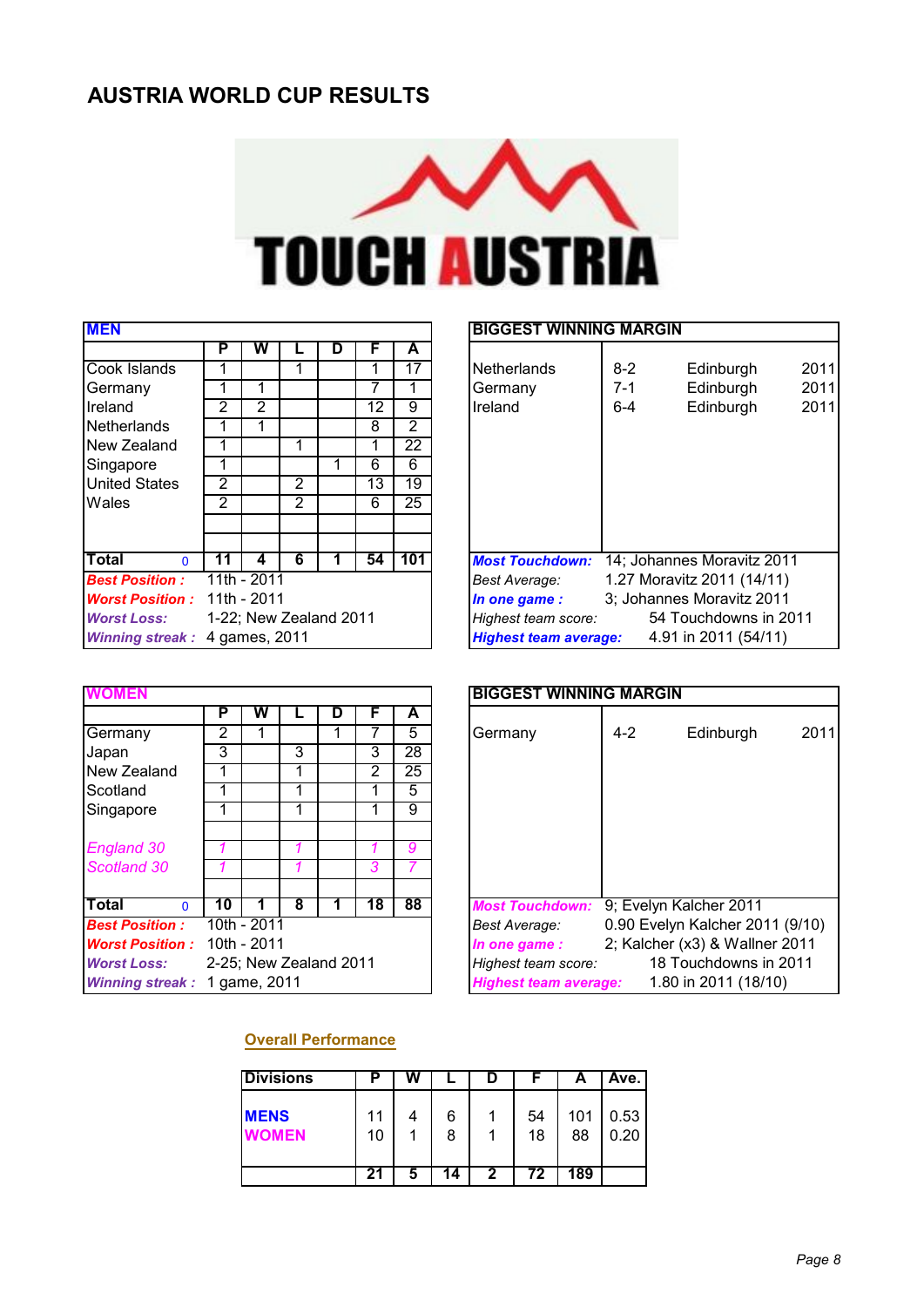| <b>Best Attack - excluding finals</b> |              |             | <b>Best Attack - including finals</b> |              |           |      |
|---------------------------------------|--------------|-------------|---------------------------------------|--------------|-----------|------|
| <b>Divisions</b>                      | Score   Ave. | Year        | <b>Divisions</b>                      | Score   Ave. |           | Year |
| <b>Mens</b>                           | 42           | 4.67 2011   | <b>Mens</b>                           | 54           | 4.91 2011 |      |
| <b>Women</b>                          | 12           | $1.50$ 2011 | <b>Women</b>                          | 18           | 1.90 2011 |      |
|                                       |              |             |                                       |              |           |      |

| <b>Best Defense - excluding finals</b> |          |                     | <b>Best Defense - including finals</b> |                             |              |                            |      |
|----------------------------------------|----------|---------------------|----------------------------------------|-----------------------------|--------------|----------------------------|------|
| <b>Divisions</b>                       |          | Score   Ave.   Year |                                        | <b>Divisions</b>            | Score   Ave. |                            | Year |
| <b>Mens</b><br><b>Women</b>            | 88<br>75 |                     | $9.78$ 2011<br>9.38   2011             | <b>Mens</b><br><b>Women</b> | 88           | 101 9.18 2011<br>8.80 2011 |      |

| Best F & A - excluding finals |                 |  |      | Best F & A - including finals |                  |      |
|-------------------------------|-----------------|--|------|-------------------------------|------------------|------|
| <b>Divisions</b>              | Score   Ave.    |  | Year | <b>Divisions</b>              | Score   Ave.     | Year |
| <b>Mens</b>                   | 42-88 0.48 2011 |  |      | <b>Mens</b>                   | 54-101 0.53 2011 |      |
| <b>Women</b>                  | 12-75 0.16 2011 |  |      | <b>Women</b>                  | 18-88 0.20 2011  |      |
|                               |                 |  |      |                               |                  |      |

| <b>Best Attack - including finals</b> |  |                              |  |  |  |  |  |  |  |  |
|---------------------------------------|--|------------------------------|--|--|--|--|--|--|--|--|
| Score Ave. Year<br>Divisions          |  |                              |  |  |  |  |  |  |  |  |
|                                       |  |                              |  |  |  |  |  |  |  |  |
| Mens                                  |  | 54 4.91 2011<br>18 1.90 2011 |  |  |  |  |  |  |  |  |
| Women                                 |  |                              |  |  |  |  |  |  |  |  |

| <b>Best Defense - including finals</b>  |  |                               |  |  |  |  |  |  |  |  |  |
|-----------------------------------------|--|-------------------------------|--|--|--|--|--|--|--|--|--|
| Score   Ave.   Year<br><b>Divisions</b> |  |                               |  |  |  |  |  |  |  |  |  |
| <b>Mens</b><br><b>Women</b>             |  | 101 9.18 2011<br>88 8.80 2011 |  |  |  |  |  |  |  |  |  |

| <b>Best F &amp; A - including finals</b> |                                     |  |  |  |  |  |  |  |  |  |
|------------------------------------------|-------------------------------------|--|--|--|--|--|--|--|--|--|
| Score   Ave.   Year<br><b>Divisions</b>  |                                     |  |  |  |  |  |  |  |  |  |
| <b>Mens</b><br>Women                     | 54-101 0.53 2011<br>18-88 0.20 2011 |  |  |  |  |  |  |  |  |  |

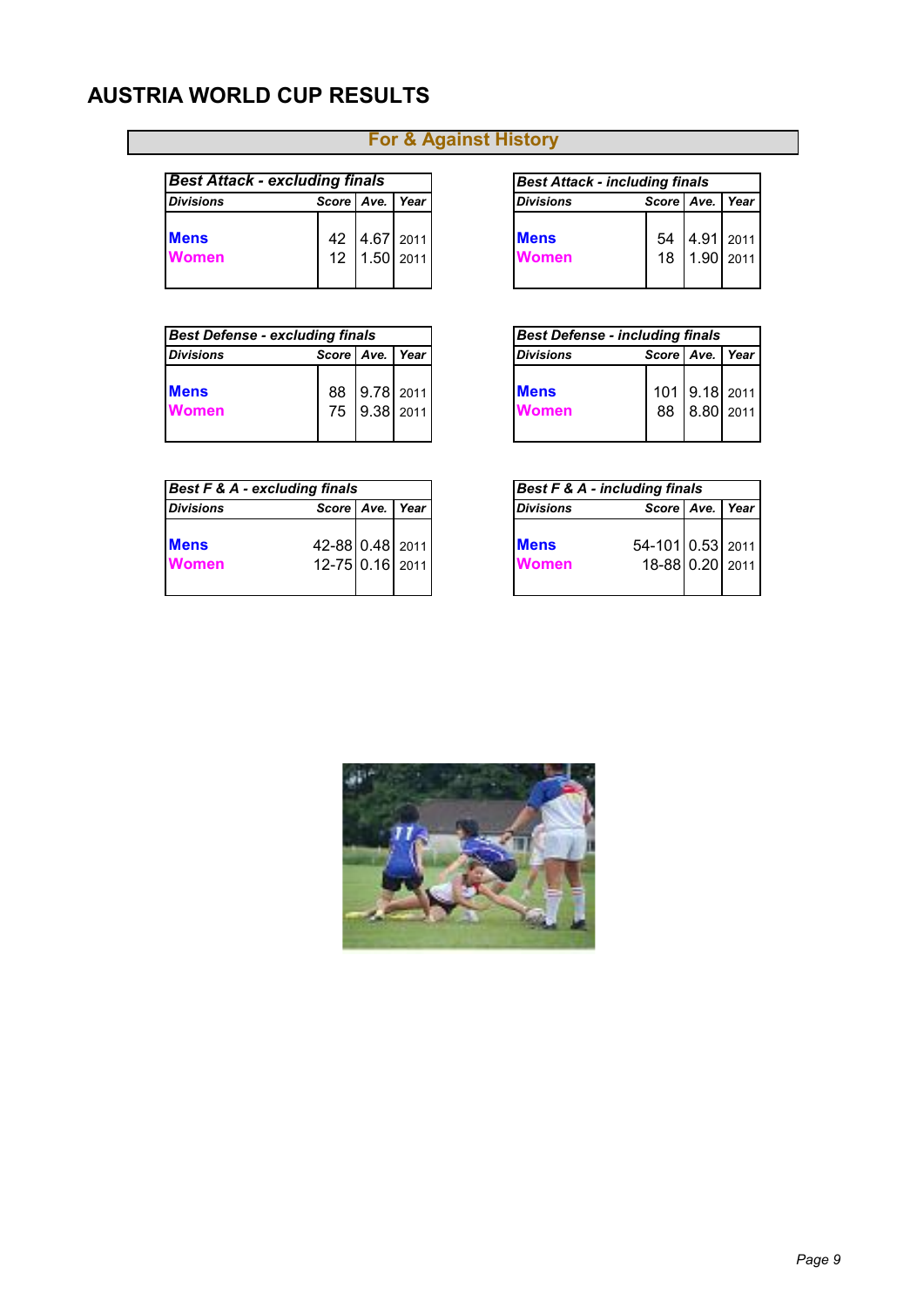## **BELGIUM WORLD CUP RESULTS**



| <b>MIXED</b>             |   |              |                        |   |                |    | <b>BIGGEST WINNING MARGIN</b>                       |
|--------------------------|---|--------------|------------------------|---|----------------|----|-----------------------------------------------------|
|                          | P | W            |                        | D | F              | A  |                                                     |
| Catalonia                |   |              |                        |   | 5              | 6  | $\overline{2}$<br>Hungary<br>$11 - 3$<br>Edinburgh  |
| Guernsey                 | 1 |              |                        |   | 2              |    | $\overline{2}$<br>Italy<br>$10 - 5$<br>Edinburgh    |
| Hungary                  |   |              |                        |   | 11             | 3  |                                                     |
| Ireland                  | 1 |              |                        |   | $\overline{2}$ | 9  |                                                     |
| Italy                    | 2 | 2            |                        |   | 16             | 9  |                                                     |
| New Zealand              | 1 |              |                        |   | 0              | 21 |                                                     |
| Singapore                |   |              |                        |   | 2              | 5  |                                                     |
| <b>United States</b>     | 1 |              |                        |   | $\overline{2}$ | 8  |                                                     |
| <b>Total</b><br>$\Omega$ | 9 | 3            | 6                      | 0 | 40             | 68 | 16; Sébastien Berger 2011<br><b>Most Touchdown:</b> |
| <b>Best Position:</b>    |   | 16th-2011    |                        |   |                |    | 2.00 Sébastien Berger 2011 (16/8<br>Best Average:   |
| <b>Worst Position:</b>   |   | 16th-2011    |                        |   |                |    | 4; Sébastien Berger 2011<br>In one game:            |
| <b>Worst Loss:</b>       |   |              | 0-21; New Zealand 2011 |   |                |    | 40 Touchdowns in 2011<br>Highest team score:        |
| <b>Winning streak:</b>   |   | 1 game, 2011 |                        |   |                |    | 4.44 in 2011 (40/9)<br><b>Highest team average:</b> |

| <b>MIXED</b>           |                        |           |   |   |    |    | <b>BIGGEST WINNING MARGIN</b> |                           |                                   |      |
|------------------------|------------------------|-----------|---|---|----|----|-------------------------------|---------------------------|-----------------------------------|------|
|                        | Р                      | W         |   | D | F  | A  |                               |                           |                                   |      |
| Catalonia              |                        |           |   |   | 5  | 6  | Hungary                       | $11 - 3$                  | Edinburgh                         | 2011 |
| Guernsey               |                        |           |   |   | 2  |    | Italy                         | $10-5$                    | Edinburgh                         | 2011 |
| Hungary                |                        |           |   |   | 11 | 3  |                               |                           |                                   |      |
| Ireland                |                        |           |   |   | 2  | 9  |                               |                           |                                   |      |
| Italy                  | 2                      | 2         |   |   | 16 | 9  |                               |                           |                                   |      |
| New Zealand            |                        |           |   |   | 0  | 21 |                               |                           |                                   |      |
| Singapore              |                        |           |   |   | 2  | 5  |                               |                           |                                   |      |
| <b>United States</b>   |                        |           |   |   | 2  | 8  |                               |                           |                                   |      |
|                        |                        |           |   |   |    |    |                               |                           |                                   |      |
| Total<br><sup>0</sup>  | 9                      | 3         | 6 | 0 | 40 | 68 | <b>Most Touchdown:</b>        | 16; Sébastien Berger 2011 |                                   |      |
| <b>Best Position :</b> |                        | 16th-2011 |   |   |    |    | <b>Best Average:</b>          |                           | 2.00 Sébastien Berger 2011 (16/8) |      |
| <b>Worst Position:</b> |                        | 16th-2011 |   |   |    |    | In one game:                  | 4; Sébastien Berger 2011  |                                   |      |
| <b>Worst Loss:</b>     | 0-21; New Zealand 2011 |           |   |   |    |    | Highest team score:           |                           | 40 Touchdowns in 2011             |      |
| <b>Winning streak:</b> | 1 game, 2011           |           |   |   |    |    | <b>Highest team average:</b>  |                           | 4.44 in 2011 (40/9)               |      |

| <b>Best Attack - excluding finals</b> |                     |              |
|---------------------------------------|---------------------|--------------|
| <b>Divisions</b>                      | Score   Ave.   Year |              |
| <b>Mixed</b>                          |                     | 36 5.14 2011 |

| <b>Best Defense - excluding finals</b> |                     |              | <b>Best Defense - including finals</b> |                     |
|----------------------------------------|---------------------|--------------|----------------------------------------|---------------------|
| <b>Divisions</b>                       | Score   Ave.   Year |              | <b>Divisions</b>                       | Score   Ave.   Year |
|                                        |                     | 51 7.29 2011 | <b>Mixed</b>                           | 68 7.56 2011        |

| <b>Best F &amp; A - excluding finals</b> |                     |  | Best F & A - including finals |                  |                     |  |
|------------------------------------------|---------------------|--|-------------------------------|------------------|---------------------|--|
| <b>Divisions</b>                         | Score   Ave.   Year |  |                               | <b>Divisions</b> | Score   Ave.   Year |  |
| <b>Mixed</b>                             | 36-51 0.71 2011     |  |                               | <b>Mixed</b>     | 40-68 0.49 2011     |  |

| <b>Best Attack - including finals</b>   |  |              |  |  |  |  |  |  |  |
|-----------------------------------------|--|--------------|--|--|--|--|--|--|--|
| Score   Ave.   Year<br><b>Divisions</b> |  |              |  |  |  |  |  |  |  |
| <b>Mixed</b>                            |  | 40 4.44 2011 |  |  |  |  |  |  |  |

| <b>Best Defense - including finals</b> |                 |              |  |  |  |  |  |  |  |  |
|----------------------------------------|-----------------|--------------|--|--|--|--|--|--|--|--|
| <b>Divisions</b>                       | Score Ave. Year |              |  |  |  |  |  |  |  |  |
| <b>IMixed</b>                          |                 | 68 7.56 2011 |  |  |  |  |  |  |  |  |

| <b>Best F &amp; A - including finals</b> |                     |  |  |  |  |  |  |  |  |  |
|------------------------------------------|---------------------|--|--|--|--|--|--|--|--|--|
| <b>Divisions</b>                         | Score   Ave.   Year |  |  |  |  |  |  |  |  |  |
| <b>Mixed</b>                             | 40-68 0.49 2011     |  |  |  |  |  |  |  |  |  |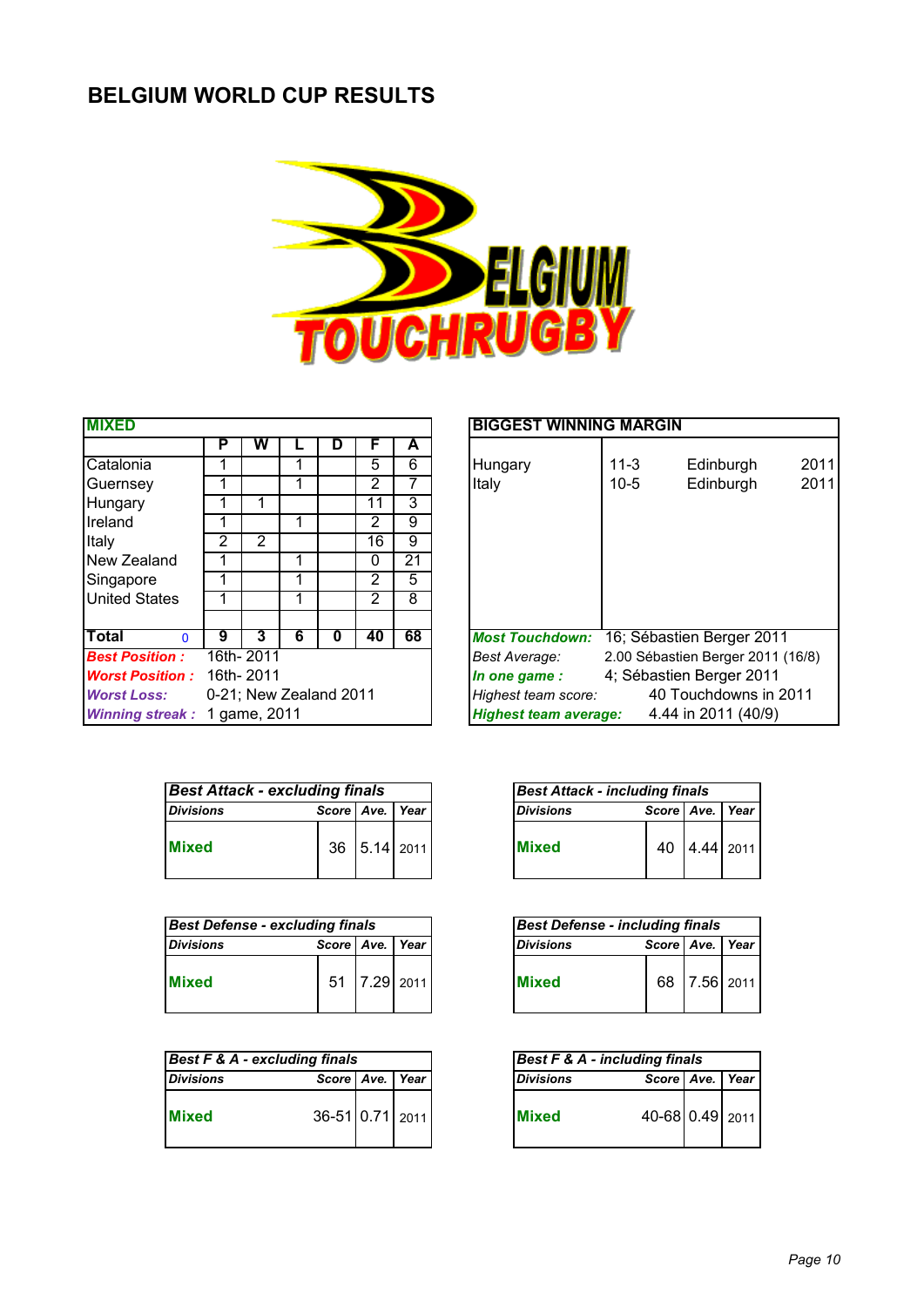# **CANADA WORLD CUP RESULTS**





| <b>MEN</b>                        |   |                        |   |    |    |    | <b>BIGGEST WINNING MARGIN</b> |                                              |  |  |
|-----------------------------------|---|------------------------|---|----|----|----|-------------------------------|----------------------------------------------|--|--|
|                                   | P | w                      |   | IJ |    | А  |                               |                                              |  |  |
| Australia                         | 2 |                        | 2 |    | 14 | 26 | <b>PNG</b><br>$16-9$          | Carrara                                      |  |  |
| New Zealand                       | 3 |                        | 3 |    | 12 | 50 |                               |                                              |  |  |
| <b>PNG</b>                        | 2 | 2                      |   |    | 24 | 14 |                               |                                              |  |  |
|                                   |   |                        |   |    |    |    |                               |                                              |  |  |
|                                   |   |                        |   |    |    |    |                               |                                              |  |  |
|                                   |   |                        |   |    |    |    |                               |                                              |  |  |
| Total<br>$\Omega$                 |   |                        | 5 | 0  | 50 | 90 | <b>Most Touchdown:</b>        |                                              |  |  |
| <b>Best Position:</b>             |   | 3rd - 1988             |   |    |    |    | Best Average:                 |                                              |  |  |
| <b>Worst Position: 3rd - 1988</b> |   |                        |   |    |    |    | In one game :                 |                                              |  |  |
| <b>Worst Loss:</b>                |   | 2-18; New Zealand 1988 |   |    |    |    | Highest team score:           | 50 Touchdowns in 1988<br>7.14 in 1988 (50/7) |  |  |
| Winning streak: 1 game, 1988      |   |                        |   |    |    |    | <b>Highest team average:</b>  |                                              |  |  |

| MEN                                |   |                        |   |   |    |    | <b>BIGGEST WINNING MARGIN</b>                       |  |  |  |  |
|------------------------------------|---|------------------------|---|---|----|----|-----------------------------------------------------|--|--|--|--|
|                                    | Р | w                      |   | D |    | А  |                                                     |  |  |  |  |
| Australia                          | 2 |                        | 2 |   | 14 | 26 | <b>PNG</b><br>1988<br>$16-9$<br>Carrara             |  |  |  |  |
| New Zealand                        | 3 |                        | 3 |   | 12 | 50 |                                                     |  |  |  |  |
| PNG                                | 2 | 2                      |   |   | 24 | 14 |                                                     |  |  |  |  |
|                                    |   |                        |   |   |    |    |                                                     |  |  |  |  |
|                                    |   |                        |   |   |    |    |                                                     |  |  |  |  |
|                                    |   |                        |   |   |    |    |                                                     |  |  |  |  |
|                                    |   |                        |   |   |    |    |                                                     |  |  |  |  |
| Total<br>∩                         |   |                        | n | U | 50 | 90 | <b>Most Touchdown:</b>                              |  |  |  |  |
| <b>Best Position :</b>             |   | 3rd - 1988             |   |   |    |    | <b>Best Average:</b>                                |  |  |  |  |
| <b>Worst Position :</b> 3rd - 1988 |   |                        |   |   |    |    | In one game :                                       |  |  |  |  |
| <b>Worst Loss:</b>                 |   | 2-18; New Zealand 1988 |   |   |    |    | 50 Touchdowns in 1988<br>Highest team score:        |  |  |  |  |
| Winning streak: 1 game, 1988       |   |                        |   |   |    |    | 7.14 in 1988 (50/7)<br><b>Highest team average:</b> |  |  |  |  |

|                              |   |                      |   |   |    |    | <b>BIGGEST WINNING MARGIN</b>                       |  |  |  |
|------------------------------|---|----------------------|---|---|----|----|-----------------------------------------------------|--|--|--|
|                              | Р | w                    |   | D |    | А  |                                                     |  |  |  |
| Australia                    | 2 |                      | 2 |   | 5  | 34 | <b>PNG</b><br>$8 - 4$<br>Carrara                    |  |  |  |
| New Zealand                  | 3 |                      | 3 |   | 10 | 20 |                                                     |  |  |  |
| <b>PNG</b>                   | 2 | 2                    |   |   | 15 | 9  |                                                     |  |  |  |
|                              |   |                      |   |   |    |    |                                                     |  |  |  |
|                              |   |                      |   |   |    |    |                                                     |  |  |  |
|                              |   |                      |   |   |    |    |                                                     |  |  |  |
|                              |   |                      |   |   |    |    |                                                     |  |  |  |
|                              |   |                      |   |   |    |    |                                                     |  |  |  |
| Total<br>$\Omega$            |   | 2                    | 5 | 0 | 30 | 63 | <b>Most Touchdown:</b>                              |  |  |  |
| <b>Best Position:</b>        |   | 3rd - 1988           |   |   |    |    | <b>Best Average:</b>                                |  |  |  |
| <b>Worst Position:</b>       |   | 3rd - 1988           |   |   |    |    | In one game:                                        |  |  |  |
| <b>Worst Loss:</b>           |   | 2-17; Australia 1988 |   |   |    |    | 30 Touchdowns in 1988<br>Highest team score:        |  |  |  |
| Winning streak: 1 game, 1988 |   |                      |   |   |    |    | 4.28 in 1988 (30/7)<br><b>Highest team average:</b> |  |  |  |

|                                    |   |                      |                |   |    |    | <b>BIGGEST WINNING MARGIN</b>                       |
|------------------------------------|---|----------------------|----------------|---|----|----|-----------------------------------------------------|
|                                    | Р | w                    |                | D | F  | A  |                                                     |
| Australia                          | 2 |                      | $\overline{2}$ |   | 5  | 34 | <b>PNG</b><br>1988<br>$8 - 4$<br>Carrara            |
| New Zealand                        | 3 |                      | 3              |   | 10 | 20 |                                                     |
| PNG                                | 2 | $\overline{2}$       |                |   | 15 | 9  |                                                     |
|                                    |   |                      |                |   |    |    |                                                     |
|                                    |   |                      |                |   |    |    |                                                     |
|                                    |   |                      |                |   |    |    |                                                     |
|                                    |   |                      |                |   |    |    |                                                     |
|                                    |   |                      |                |   |    |    |                                                     |
| Total<br>$\Omega$                  |   | 2                    | 5              | 0 | 30 | 63 | <b>Most Touchdown:</b>                              |
| <b>Best Position :</b>             |   | 3rd - 1988           |                |   |    |    | <b>Best Average:</b>                                |
| <b>Worst Position :</b> 3rd - 1988 |   |                      |                |   |    |    | In one game:                                        |
| <b>Worst Loss:</b>                 |   | 2-17; Australia 1988 |                |   |    |    | 30 Touchdowns in 1988<br>Highest team score:        |
| Winning streak: 1 game, 1988       |   |                      |                |   |    |    | 4.28 in 1988 (30/7)<br><b>Highest team average:</b> |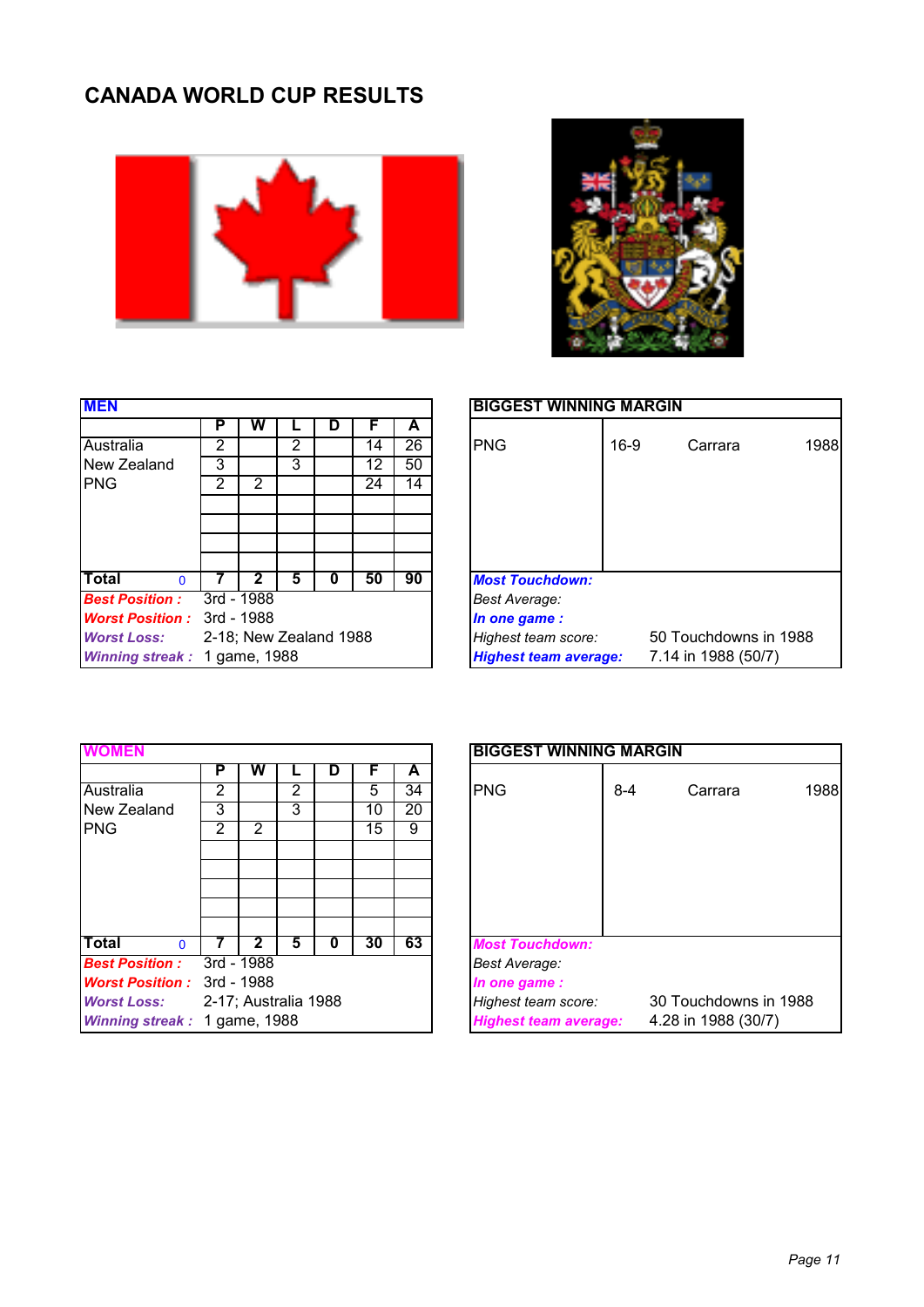## **CANADA WORLD CUP RESULTS**

| <b>MIXED</b>                 |   |                      |   |    |    |    | <b>BIGGEST WINNING MARGIN</b>                       |
|------------------------------|---|----------------------|---|----|----|----|-----------------------------------------------------|
|                              | Р | w                    |   | IJ |    | А  |                                                     |
| Australia                    | 2 |                      | 2 |    | 4  | 23 | <b>IPNG</b><br>$8-3$<br>Carrara                     |
| New Zealand                  | 3 |                      | 3 |    | 19 | 31 |                                                     |
| <b>PNG</b>                   | 2 | 2                    |   |    | 16 | 9  |                                                     |
|                              |   |                      |   |    |    |    |                                                     |
|                              |   |                      |   |    |    |    |                                                     |
|                              |   |                      |   |    |    |    |                                                     |
| <b>Total</b><br>$\Omega$     |   |                      | 5 | U  | 39 | 63 | <b>Most Touchdown:</b>                              |
| <b>Best Position:</b>        |   | 4th - 1988           |   |    |    |    | <b>Best Average:</b>                                |
| <b>Worst Position:</b>       |   | 4th - 1988           |   |    |    |    | In one game :                                       |
| <b>Worst Loss:</b>           |   | 2-16; Australia 1988 |   |    |    |    | 39 Touchdowns in 1988<br>Highest team score:        |
| Winning streak: 1 game, 1988 |   |                      |   |    |    |    | <b>Highest team average:</b><br>5.57 in 1988 (39/7) |

| <b>MIXED</b>                      |   |                      |   |   |    |    |
|-----------------------------------|---|----------------------|---|---|----|----|
|                                   | Р | vv                   |   | D |    | A  |
| Australia                         | 2 |                      | 2 |   | 4  | 23 |
| New Zealand                       | 3 |                      | 3 |   | 19 | 31 |
| <b>PNG</b>                        | っ | 2                    |   |   | 16 | 9  |
|                                   |   |                      |   |   |    |    |
|                                   |   |                      |   |   |    |    |
|                                   |   |                      |   |   |    |    |
| Total<br>0                        |   | 2                    | 5 | 0 | 39 | 63 |
| <b>Best Position :</b>            |   | 4th - 1988           |   |   |    |    |
| <b>Worst Position: 4th - 1988</b> |   |                      |   |   |    |    |
| <b>Worst Loss:</b>                |   | 2-16; Australia 1988 |   |   |    |    |
| Winning streak: 1 game, 1988      |   |                      |   |   |    |    |

| <b>MASTERS MEN (35's)</b>         |   |                      |                |    |    |    | <b>BIGGEST WINNING MARGIN</b>                       |                       |  |  |  |
|-----------------------------------|---|----------------------|----------------|----|----|----|-----------------------------------------------------|-----------------------|--|--|--|
|                                   |   | w                    |                | IJ |    | A  |                                                     |                       |  |  |  |
| Australia                         |   |                      |                |    |    | 19 | <b>PNG</b><br>$8 - 6$<br>Carrara                    | 1                     |  |  |  |
| New Zealand                       | 2 |                      | $\overline{2}$ |    | 5  | 35 |                                                     |                       |  |  |  |
| <b>PNG</b>                        |   |                      |                |    | 8  | 6  |                                                     |                       |  |  |  |
| <b>United States</b>              |   |                      |                |    |    |    |                                                     |                       |  |  |  |
|                                   |   |                      |                |    |    |    |                                                     |                       |  |  |  |
|                                   |   |                      |                |    |    |    |                                                     |                       |  |  |  |
| <b>Totals</b><br><sup>0</sup>     | 5 |                      | 3              |    | 21 | 67 | <b>Most Touchdown:</b>                              |                       |  |  |  |
| <b>Best Position:</b>             |   | 3rd - 1988           |                |    |    |    | <b>Best Average:</b>                                |                       |  |  |  |
| <b>Worst Position: 3rd - 1988</b> |   |                      |                |    |    |    | In one game :                                       |                       |  |  |  |
| <b>Worst Loss:</b>                |   | 1-19; Australia 1988 |                |    |    |    | Highest team score:                                 | 21 Touchdowns in 1988 |  |  |  |
| Winning streak: 2 games, 1988     |   |                      |                |    |    |    | 4.20 in 1988 (21/5)<br><b>Highest team average:</b> |                       |  |  |  |

| <b>MASTERS MEN (35's)</b>          |   |                      |   |   |    |    |
|------------------------------------|---|----------------------|---|---|----|----|
|                                    |   | vv                   |   | D |    | A  |
| Australia                          |   |                      |   |   |    | 19 |
| New Zealand                        | 2 |                      | 2 |   | 5  | 35 |
| PNG                                |   |                      |   |   | 8  | 6  |
| <b>United States</b>               |   |                      |   |   |    |    |
|                                    |   |                      |   |   |    |    |
|                                    |   |                      |   |   |    |    |
| Totals<br>n                        | 5 |                      |   |   | 21 | 67 |
| <b>Best Position :</b>             |   | 3rd - 1988           |   |   |    |    |
| <b>Worst Position :</b> 3rd - 1988 |   |                      |   |   |    |    |
| <b>Worst Loss:</b>                 |   | 1-19; Australia 1988 |   |   |    |    |
| Winning streak: 2 games, 1988      |   |                      |   |   |    |    |

#### **Overall Performance**

| <b>Divisions</b>                            | Ρ  | W           |             | D           |                | А              | Ave.                 |
|---------------------------------------------|----|-------------|-------------|-------------|----------------|----------------|----------------------|
| <b>MENS</b><br><b>WOMEN</b><br><b>MIXED</b> |    | 2<br>2<br>2 | 5<br>5<br>5 | 0<br>0<br>0 | 50<br>30<br>39 | 90<br>63<br>63 | 0.56<br>0.48<br>0.62 |
| <b>MEN 35</b>                               | 5  |             | 3           |             | 21             | 67             | 0.31                 |
|                                             | 26 |             | 18          | и           | 140            | 283            |                      |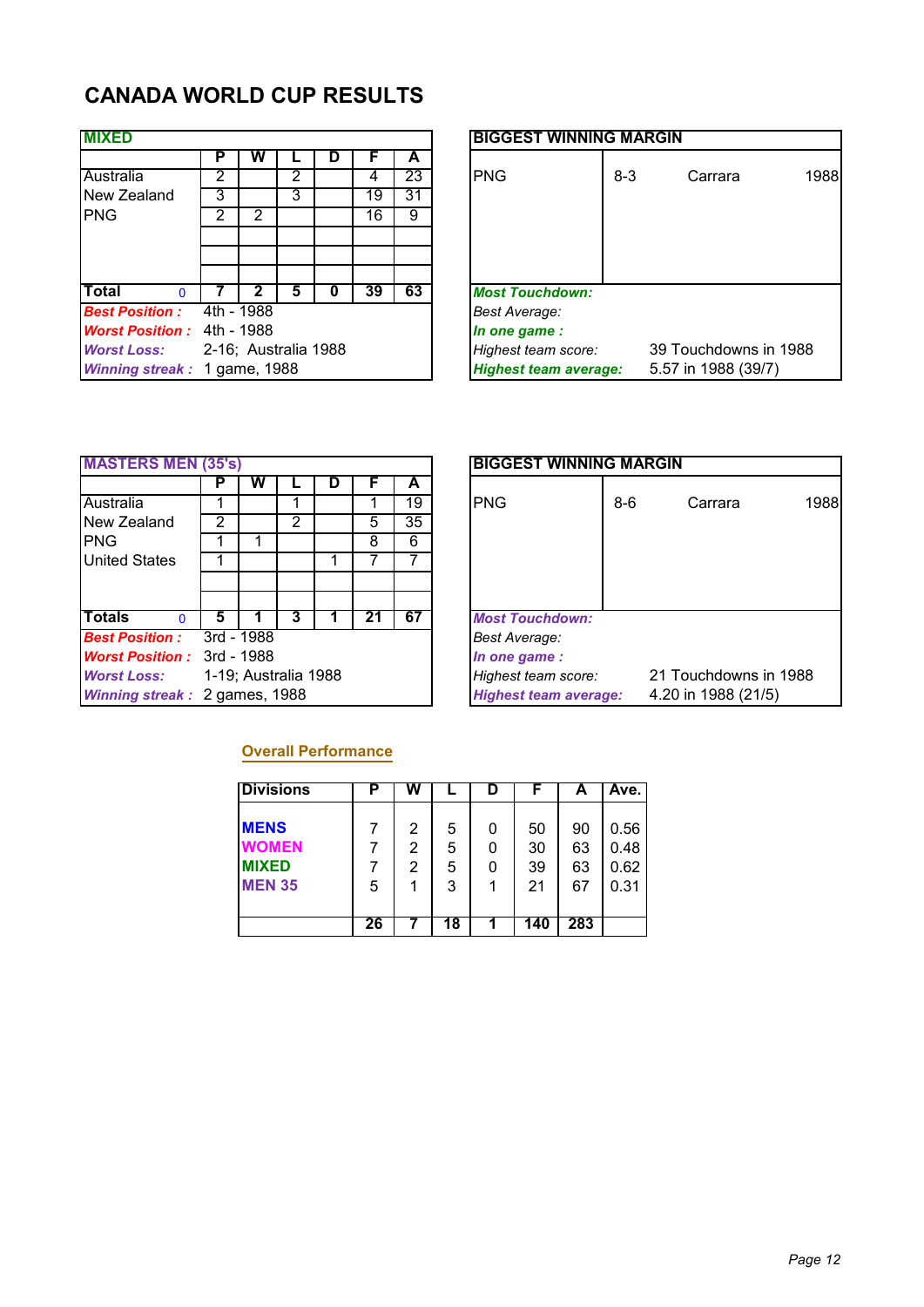## **CANADA WORLD CUP RESULTS**

| <b>Best Attack - excluding finals</b> |         |      |      | <b>Best Attack - including finals</b> |         |      |      |  |  |
|---------------------------------------|---------|------|------|---------------------------------------|---------|------|------|--|--|
| <b>Divisions</b>                      | Score I | Ave. | Year | <b>Divisions</b>                      | Score I | Ave. | Year |  |  |
|                                       |         |      |      |                                       |         |      |      |  |  |
| <b>Mens</b>                           | 45      | 7.50 | 1988 | <b>Mens</b>                           | 50      | 8.33 | 1988 |  |  |
| <b>Women</b>                          | 27      | 4.50 | 1988 | Women                                 | 30      | 5.00 | 1988 |  |  |
| <b>Mixed</b>                          | 33      | 5.50 | 1988 | <b>Mixed</b>                          | 39      | 6.50 | 1988 |  |  |
| <b>Mens Masters</b>                   | 18      | 4.50 | 1988 | <b>Mens Masters</b>                   | 21      | 5.25 | 1988 |  |  |
|                                       |         |      |      |                                       |         |      |      |  |  |

| <b>Best Defense - excluding finals</b> |         |       |      | <b>Best Defense - including finals</b> |              |       |      |
|----------------------------------------|---------|-------|------|----------------------------------------|--------------|-------|------|
| <b>Divisions</b>                       | Score I | Ave.  | Year | <b>Divisions</b>                       | <b>Score</b> | Ave.  | Year |
|                                        |         |       |      |                                        |              |       |      |
| <b>Mens</b>                            | 73      | 12 17 | 1988 | <b>Mens</b>                            | 90           | 15.00 | 1988 |
| <b>Women</b>                           | 56      | 9.33  | 1988 | <b>Women</b>                           | 63           | 10.50 | 1988 |
| <b>Mixed</b>                           | 53      | 8.83  | 1988 | <b>Mixed</b>                           | 63           | 10.50 | 1988 |
| <b>Mens Masters</b>                    | 50      | 12.50 | 1988 | <b>Mens Masters</b>                    | 67           | 16.75 | 1988 |
|                                        |         |       |      |                                        |              |       |      |

| <b>Best F &amp; A - excluding finals</b> |              |      |      |                     | Best F & A - including finals |      |      |  |  |
|------------------------------------------|--------------|------|------|---------------------|-------------------------------|------|------|--|--|
| <b>Divisions</b>                         | <b>Score</b> | Ave. | Year | <b>Divisions</b>    | Score                         | Ave. | Year |  |  |
| <b>Mens</b>                              | 45-73 0.62   |      | 1988 | <b>Mens</b>         | 50-90 0.56                    |      | 1988 |  |  |
| <b>Women</b>                             | 27-56 0.48   |      | 1988 | <b>Women</b>        | 30-63 0.48                    |      | 1988 |  |  |
| <b>Mixed</b>                             | 33-53 0.62   |      | 1988 | <b>Mixed</b>        | $39-63$ 0.62                  |      | 1988 |  |  |
| <b>Mens Masters</b>                      | 18-50 0.36   |      | 1988 | <b>Mens Masters</b> | 21-67 0.31                    |      | 1988 |  |  |
|                                          |              |      |      |                     |                               |      |      |  |  |

| <b>Best Attack - including finals</b> |              |           |      |  |  |  |  |  |
|---------------------------------------|--------------|-----------|------|--|--|--|--|--|
| <b>Divisions</b>                      | Score   Ave. |           | Year |  |  |  |  |  |
|                                       |              |           |      |  |  |  |  |  |
| <b>Mens</b>                           | 50           | 8.33 1988 |      |  |  |  |  |  |
| Women                                 | 30           | 5.00      | 1988 |  |  |  |  |  |
| <b>Mixed</b>                          | 39           | 6.50      | 1988 |  |  |  |  |  |
| <b>Mens Masters</b>                   | 21           | 5.25      | 1988 |  |  |  |  |  |

| <b>Best Defense - including finals</b> |                 |            |      |  |  |  |  |  |
|----------------------------------------|-----------------|------------|------|--|--|--|--|--|
| <b>Divisions</b>                       | Score Ave. Year |            |      |  |  |  |  |  |
|                                        |                 |            |      |  |  |  |  |  |
| Mens                                   | 90              | 15.00 1988 |      |  |  |  |  |  |
| Women                                  | 63              | 10.50 1988 |      |  |  |  |  |  |
| <b>Mixed</b>                           | 63              | 10.50      | 1988 |  |  |  |  |  |
| <b>Mens Masters</b>                    | 67              | 16.75 1988 |      |  |  |  |  |  |
|                                        |                 |            |      |  |  |  |  |  |

| <b>Divisions</b>    | Score Ave. | Year |
|---------------------|------------|------|
|                     |            |      |
| <b>Mens</b>         | 50-90 0.56 | 1988 |
| Women               | 30-63 0.48 | 1988 |
| <b>Mixed</b>        | 39-63 0.62 | 1988 |
| <b>Mens Masters</b> | 21-67 0.31 | 1988 |